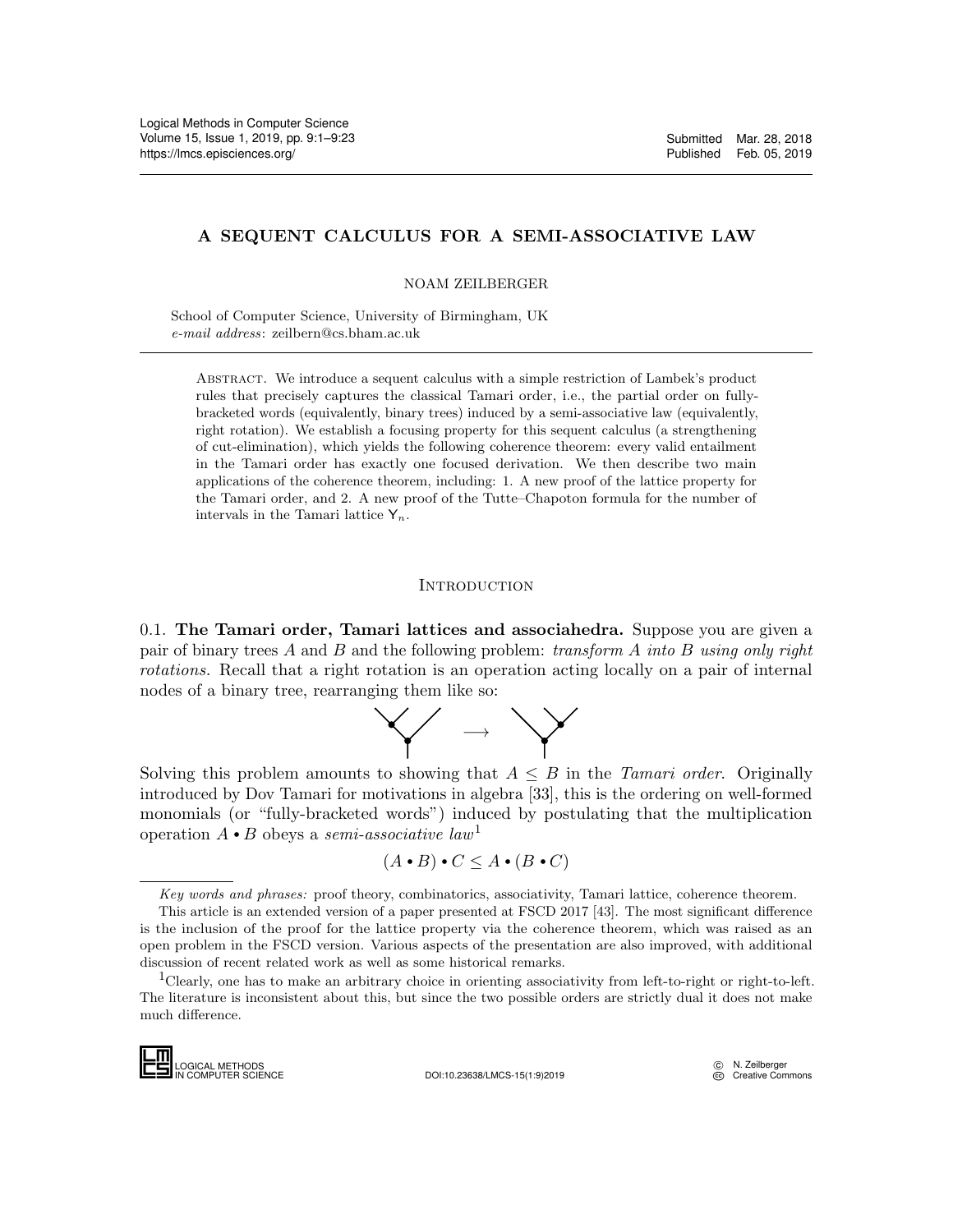

<span id="page-1-0"></span>Figure 1: Hasse diagrams of the Tamari lattices  $Y_3$  and  $Y_4$ . The  $Y_n$  may be realized as convex polytopes: on the right is a particular realization (due to Knuth [\[13\]](#page-19-0)) that indicates the construction of meets, and hence the lattice structure of  $Y_4$ .

and is monotonic in each argument:

$$
\frac{A_1 \le A_2 \quad B_1 \le B_2}{A_1 \bullet B_1 \le A_2 \bullet B_2}
$$

For example, the word  $(p \cdot (q \cdot r)) \cdot s$  is below the word  $p \cdot (q \cdot (r \cdot s))$  in the Tamari order:

−→ −→

The letters  $p, q, \ldots$  are just placeholders and what really matters is the underlying shape of the bracketings, which is what justifies the above description in terms of unlabelled binary trees. Since such trees are enumerated by the ubiquitous Catalan numbers (there are  $C_n = \binom{2n}{n}$  $\binom{2n}{n}$  /(n + 1) distinct binary trees with n internal nodes), which also count many other isomorphic families of objects, the Tamari order has many other equivalent formulations as well, such as on strings of balanced parentheses [\[12\]](#page-19-1), triangulations of a polygon [\[14,](#page-19-2) [29\]](#page-20-2), or Dyck paths [\[2\]](#page-19-3).

For any fixed natural number n, the  $C_n$  unlabelled Catalan objects of that size form a lattice under the Tamari order, which is called the Tamari lattice  $Y_n$ . For example, the left half of Figure [1](#page-1-0) shows the Hasse diagram of  $Y_3$ , which has the shape of a pentagon (readers familiar with category theory may recognize this as "Mac Lane's pentagon" [\[20\]](#page-20-3)). More generally, a fascinating property of the Tamari order is that each lattice  $Y_n$  generates via its Hasse diagram the underlying graph of an  $(n-1)$ -dimensional polytope known as an  $associatedron [5, 25, 31, 33].$  $associatedron [5, 25, 31, 33].$  $associatedron [5, 25, 31, 33].$  $associatedron [5, 25, 31, 33].$  $associatedron [5, 25, 31, 33].$  $associatedron [5, 25, 31, 33].$ 

<span id="page-1-1"></span>0.2. A Lambekian analysis of the Tamari order. We will introduce and study a surprisingly elementary presentation of the Tamari order as a *sequent calculus* in the spirit of Lambek  $[16, 17]$  $[16, 17]$ . The calculus consists of just one *left rule* and one *right rule:* 

$$
\frac{A, B, \Delta \longrightarrow C}{A \bullet B, \Delta \longrightarrow C} \bullet L \qquad \frac{\Gamma \longrightarrow A \quad \Delta \longrightarrow B}{\Gamma, \Delta \longrightarrow A \bullet B} \bullet R
$$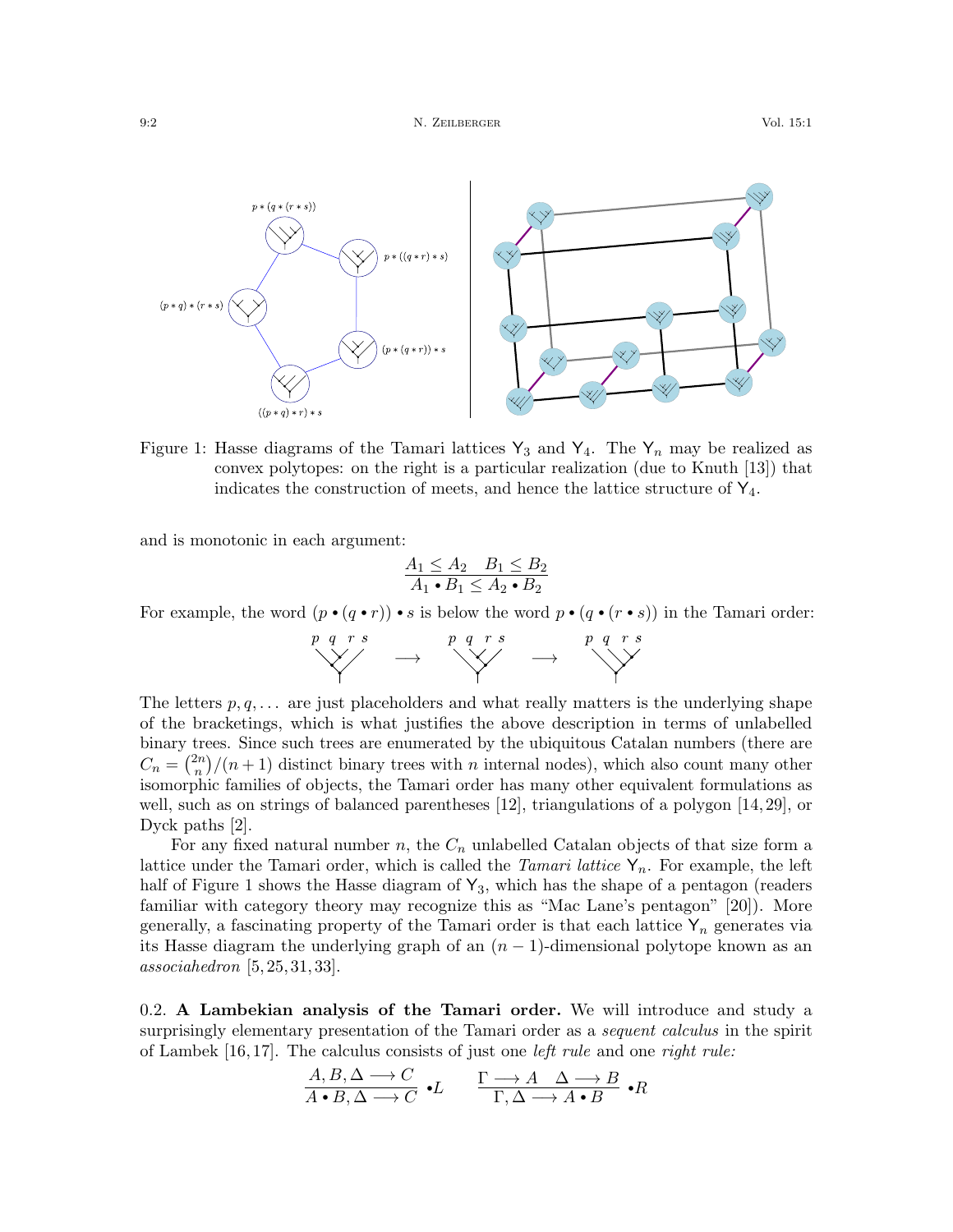together with two structural rules:

$$
\frac{\Theta \longrightarrow A \quad \Gamma, A, \Delta \longrightarrow B}{\Gamma, \Theta, \Delta \longrightarrow B} cut
$$

Here, the letters  $A, B$ , and  $C$  again range over fully-bracketed words, although we will henceforth refer to them as logical "formulas", while the letters Γ,  $\Delta$ , and Θ range over lists of formulas called contexts.

In fact, all of these rules come straight from Lambek [\[16\]](#page-20-6), except for the  $\bullet L$  rule which is a restriction of his left rule for products. Lambek's original rule looked like this:

$$
\dfrac{\Gamma, A, B, \Delta \longrightarrow C}{\Gamma, A \bullet B, \Delta \longrightarrow C} \bullet L^{\text{amb}}
$$

That is, Lambek's left rule allowed the formula  $A \cdot B$  to appear anywhere in the context, whereas our more restrictive rule  $\cdot L$  requires the formula to appear at the leftmost end of the context. It turns out that this simple variation makes all the difference for capturing the Tamari order!

For example, here is a sequent derivation of the entailment  $(p \cdot (q \cdot r)) \cdot s \leq p \cdot (q \cdot (r \cdot s))$ (we write L and R as short for  $\bullet L$  and  $\bullet R$ , and don't bother labelling instances of id):

$$
\frac{\overbrace{q \to q} \quad \overbrace{r,s \to r \bullet s}^{r \to r} R}{q,r,s \to q \bullet (r \bullet s)} R
$$
\n
$$
\frac{\overbrace{p \to p} \quad q \bullet r, s \to q \bullet (r \bullet s)}{q \bullet r, s \to q \bullet (r \bullet s)} L
$$
\n
$$
\frac{p,q \bullet r, s \to p \bullet (q \bullet (r \bullet s))}{p \bullet (q \bullet r), s \to p \bullet (q \bullet (r \bullet s))} L
$$
\n
$$
\frac{(p \bullet (q \bullet r)) \bullet s \to p \bullet (q \bullet (r \bullet s))}{p \bullet (q \bullet r) \bullet s \to p \bullet (q \bullet (r \bullet s))} L
$$

If we had full access to Lambek's original rule then we could also derive the converse entailment (which is false for Tamari):

$$
\frac{\overbrace{p \rightarrow p} \quad \overbrace{q, r \rightarrow q \cdot r}^{q \rightarrow q} R}{\underbrace{p, q, r \rightarrow p \cdot (q \cdot r)}_{p, q, r, s \rightarrow (p \cdot (q \cdot r)) \cdot s} R} R
$$
\n
$$
\frac{\overbrace{p, q, r, s \rightarrow (p \cdot (q \cdot r)) \cdot s}^{p, q, r, s \rightarrow (p \cdot (q \cdot r)) \cdot s} L^{\text{amb}}}{\underbrace{p, q \cdot (r \cdot s) \rightarrow (p \cdot (q \cdot r)) \cdot s}_{p \cdot (q \cdot (r \cdot s)) \rightarrow (p \cdot (q \cdot r)) \cdot s} L^{\text{amb}}}
$$

But with the more restrictive rule we can't – the following soundness and completeness result will be established below.

<span id="page-2-0"></span>**Claim 0.1.**  $A \rightarrow B$  is derivable using the rules  $\bullet L$ ,  $\bullet R$ , *id*, and *cut* if and only if  $A \leq B$ holds in the Tamari order.

As Lambek emphasized, the real power of a sequent calculus comes when it is combined with Gentzen's *cut-elimination* procedure [\[10\]](#page-19-5). We will prove the following somewhat stronger form of cut-elimination: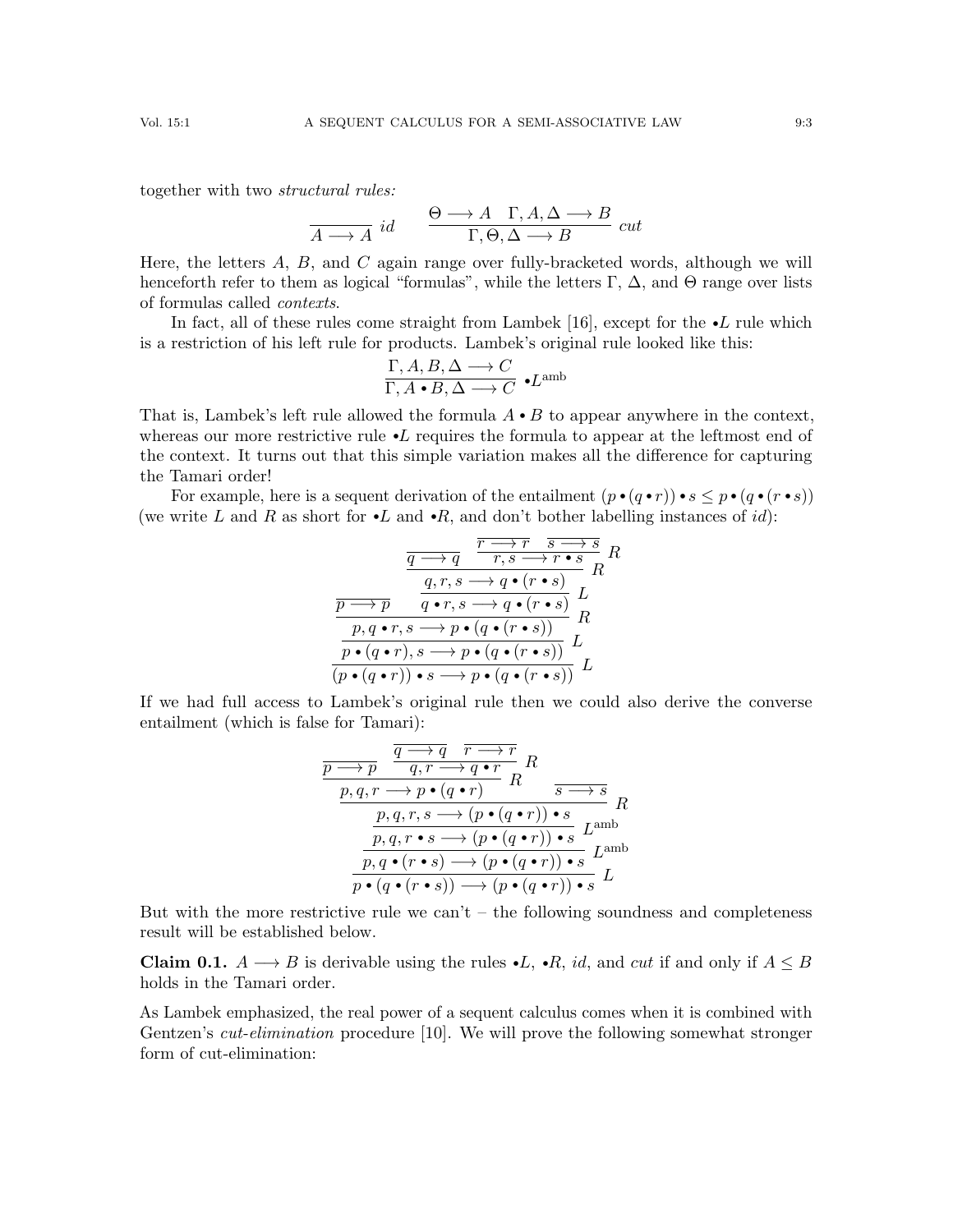<span id="page-3-0"></span>**Claim 0.2.** If  $\Gamma \longrightarrow A$  is derivable using the rules  $\cdot L$ ,  $\cdot R$ , *id*, and *cut*, then it has a derivation using only  $\bullet L$  together with the following restricted forms of  $\bullet R$  and id:

$$
\frac{\Gamma^{\mathrm{irr}}\longrightarrow A\quad \Delta\longrightarrow B}{\Gamma^{\mathrm{irr}},\Delta\longrightarrow A\bullet B}\; \raisebox{.3cm}{\textbf{--}}\; R^{\mathrm{foc}}\qquad \quad \overline{p\longrightarrow p}\; \operatorname{id}^{\mathrm{atm}}
$$

where  $\Gamma^{\text{irr}}$  ranges over contexts that don't have a product  $C \cdot D$  at their leftmost end.

We refer to derivations constructed using only the rules  $\bullet L$ ,  $\bullet R^{foc}$ , and  $id^{atm}$  as *focused* derivations (the above derivation of  $(p \cdot (q \cdot r)) \cdot s \leq p \cdot (q \cdot (r \cdot s))$  is an example of a focused derivation) because this stronger form of cut-elimination is precisely analogous to what in the literature on linear logic is called the focusing property for a sequent calculus [\[1\]](#page-19-6). Now, a careful analysis of the rules  $\cdot L$ ,  $\cdot R^{foc}$ , and  $id^{atm}$  also confirms that any sequent  $\Gamma \longrightarrow A$  has at most one focused derivation. Combining this with Claims [0.1](#page-2-0) and [0.2,](#page-3-0) we can therefore conclude that

Claim 0.3. Every valid entailment in the Tamari order has exactly one focused derivation.

We will see that this powerful *coherence theorem* has several interesting applications.

<span id="page-3-2"></span>0.3. The surprising combinatorics of Tamari intervals, planar maps, and planar lambda terms. The original impetus for this work came from wanting to better understand an apparent link between the Tamari order and lambda calculus, which was inferred indirectly via their mutual connection to the combinatorics of embedded graphs.

About a dozen years ago, Fréderic Chapoton [\[6\]](#page-19-7) proved the following surprising formula for the number of *intervals* in the Tamari lattice  $Y_n$ :

<span id="page-3-1"></span>
$$
\frac{2(4n+1)!}{(n+1)!(3n+2)!}
$$
\n(0.1)

Here, by an "interval" of a partially ordered set we just mean a valid entailment  $A \leq B$ , which can also be thought of as the corresponding subposet of elements  $[A, B] = \{ C | A \le C \le B \}.$ For example, the lattice  $Y_3$  contains 13 intervals, as we can easily check:



And at the next dimension,  $Y_4$  contains exactly 68 intervals (exercise left to the reader!).

We will explain in Section [3](#page-17-0) how the aforementioned coherence theorem can be used to give a new and somewhat more systematic proof of Chapoton's formula for the number of intervals in  $Y_n$ . Chapoton mentions, though, that the formula itself did not come out of thin air, but rather was found by querying the On-Line Encyclopedia of Integer Sequences (OEIS) [\[30\]](#page-20-8). Formula [\(0.1\)](#page-3-1) is included within entry [A000260](https://oeis.org/A000260) of the OEIS, and in fact it was derived over half a century ago by the graph theorist Bill Tutte for a seemingly unrelated family of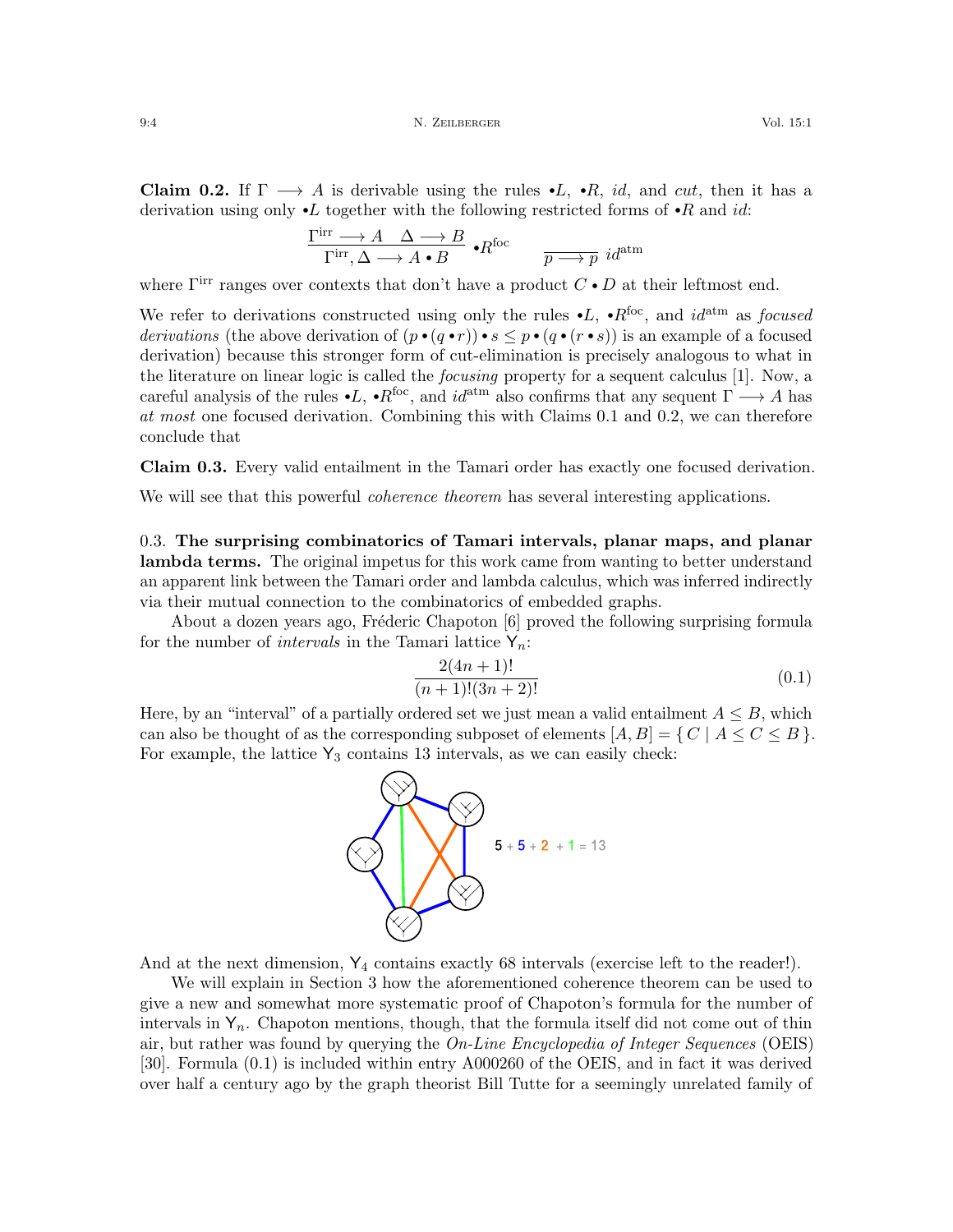objects: it counts the number of 3-connected, rooted planar triangulations<sup>[2](#page-4-0)</sup> with  $3(n+1)$ edges [\[37\]](#page-20-9). Although Chapoton's proof of the correspondence was purely enumerative (going via generating functions), sparked by the observation, Bernardi and Bonichon [\[2\]](#page-19-3) later found an explicit bijection between intervals of the Tamari order and triangulations. Indeed, the same formula is also known to count bridgeless rooted planar maps with  $n$  edges [\[39\]](#page-20-10), and very recently, Fang [\[8\]](#page-19-8) has presented bijections between these three families of objects.

Quite independently, a few years ago the author noticed another surprising combinatorial connection between unconstrained (i.e., not necessarily bridgeless) rooted planar maps and a certain natural fragment of lambda calculus, consisting of terms which are  $\beta$ -normal and "planar" in the sense that variables are used exactly once and in (a well-defined) order. Like in Chapoton's case, this link was found through the OEIS, since the corresponding counting sequence was already known (sequence [A000168,](https://oeis.org/A000168) and once again it was first computed by Tutte, who derived another simple formula for the number of rooted planar maps with  $n$ edges:  $\frac{2(2n)!3^n}{n!(n+2)!}$ ). This curious observation lead to a paper with Alain Giorgetti [\[45\]](#page-21-0), where we gave an explicit (recursive) bijection between rooted planar maps and  $\beta$ -normal planar terms. Later, in trying to better understand this connection and tie it to another independent connection found recently between linear lambda terms and (non-planar) trivalent maps [\[3\]](#page-19-9), the author noticed that the graph-theoretic condition of containing a bridge has a natural analogue in lambda calculus: it corresponds to the property of containing a *closed subterm* [\[42\]](#page-20-11). In particular, it is not difficult to check that the bijection described in [\[45\]](#page-21-0) restricts to a bijection between bridgeless rooted planar maps and  $\beta$ -normal planar terms with no closed subterms, and therefore that the same formula [\(0.1\)](#page-3-1) also enumerates such terms by size.

Since both the Tamari lattice and lambda calculus are apparently rich with connections to the combinatorics of maps, it is natural to ask whether they are also more directly related to each other. This was the original motivation for our proof-theoretic analysis of the Tamari order, and an explicit bijection between Tamari intervals and  $\beta$ -normal planar terms with no closed subterms was given in an earlier version of this paper [\[44\]](#page-21-1), relying in an essential way on the coherence theorem for its proof of correctness. On the other hand, the meaningfulness of that bijection was not completely  $clear^3$  $clear^3$ , and so it is omitted here in the hope that a more algebraic account will be forthcoming. Even without this particular application, I believe that the sequent calculus is of intrinsic mathematical interest: Tamari lattices and related associahedra have been studied for over sixty years, so the fact that such an elementary and natural proof-theoretic characterization of semi-associativity has been seemingly overlooked is surprising.[4](#page-4-2) In addition to an alternate derivation of Chapoton's result, we will see that it leads to a new and more conceptual proof of the lattice property for  $Y_n$ .

<span id="page-4-0"></span> $2A$  *rooted planar map* is a connected graph embedded in the 2-sphere (or, alternatively, the plane), with one oriented edge chosen as the root. A (rooted planar) triangulation (dually, trivalent map) is a (rooted planar) map in which every face (dually, vertex) has degree three. A map is said to be bridgeless (respectively, 3-connected) if it has no edge (respectively, pair of vertices) whose removal disconnects the underlying graph. (Cf. [\[19\]](#page-20-12).)

<span id="page-4-1"></span> $3$ The bijection in [\[44\]](#page-21-1) is simple and easy to verify, but the issue is that there are two different ordering conventions one can plausibly use to define the planarity of a lambda term (referred to as  $LR$ -planarity and RL-planarity in [\[45\]](#page-21-0)). Although both conventions induce families of  $\beta$ -normal planar terms which are equinumerous with Tamari intervals, only one of the two conventions (namely, RL-planarity) is closed under  $β$ -reduction, and the bijection in [\[44\]](#page-21-1) is based on the one that isn't (namely, LR-planarity).

<span id="page-4-2"></span><sup>&</sup>lt;sup>4</sup>And perhaps it is a bit of an accident of history: see Appendix [A!](#page-22-1)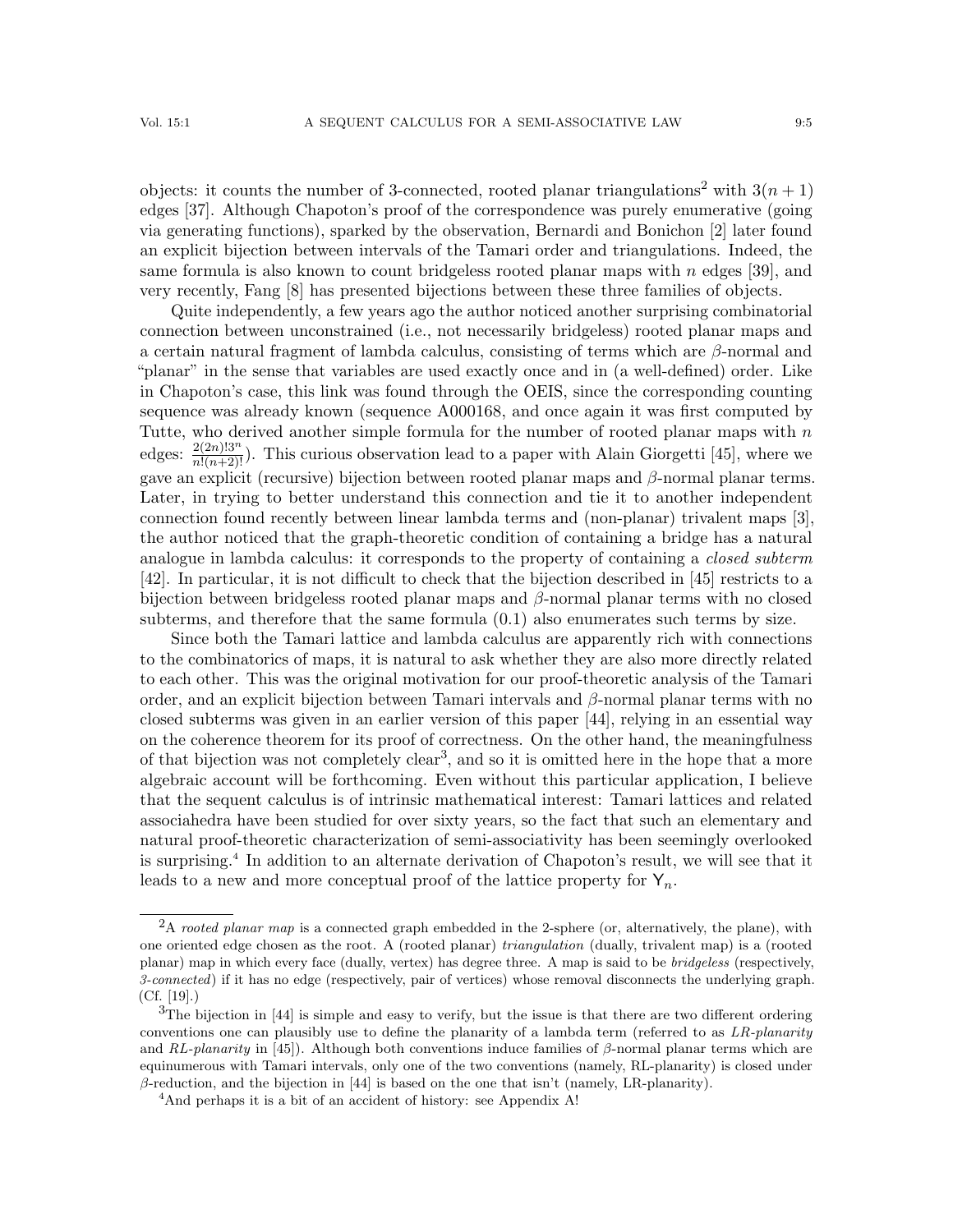0.4. Plan of the paper. In Section [1](#page-5-0) we establish all of the proof-theoretic properties claimed above, including soundness and completeness of the sequent calculus relative to the Tamari order, as well as the coherence theorem. Then in Section [2](#page-13-0) we explain how the focusing property can be used to prove the lattice property for the Tamari order, and in Section [3](#page-17-0) we explain how the coherence theorem can be used to derive the Tutte–Chapoton formula for the number of intervals in the Tamari lattice  $Y_n$ . [A](#page-22-1)ppendix A includes some brief historical remarks about Tamari and Lambek's overlapping work, and a surprising but unfortunately missed connection.

### 1. A sequent calculus for the Tamari order

<span id="page-5-0"></span>1.1. Definitions and terminology. For reference, we recall here the definition of the sequent calculus introduced in Section [0.2,](#page-1-1) and clarify some notational conventions. The four rules of the sequent calculus are:

$$
\frac{A, B, \Delta \longrightarrow C}{A \bullet B, \Delta \longrightarrow C} \bullet L \qquad \frac{\Gamma \longrightarrow A \quad \Delta \longrightarrow B}{\Gamma, \Delta \longrightarrow A \bullet B} \bullet R
$$
\n
$$
\frac{\Theta \longrightarrow A \quad \Gamma, A, \Delta \longrightarrow B}{\Gamma, \Theta, \Delta \longrightarrow B} cut
$$

Uppercase Latin letters  $(A, B, \dots)$  range over **formulas**, corresponding to fully-bracketed words: we say that every formula is either **atomic** (ranged over by lowercase Latin letters  $p, q, \ldots$ ) or else non-atomic if it is a product  $(A \cdot B)$ . Uppercase Greek letters  $\Gamma, \Delta, \ldots$ range over **contexts**, corresponding to lists of formulas, with concatenation of contexts (which is of course a strictly associative operation) indicated by a comma. We will often restrict to non-empty contexts (that is, to lists of length  $\geq 1$ ), although not always (the empty context is denoted  $\Delta = \cdot$ ). Let us emphasize that as in Lambek's system [\[16\]](#page-20-6) but in contrast to Gentzen's original sequent calculus [\[10\]](#page-19-5), there are no rules of weakening, contraction, or exchange, so the order and the number of occurrences of a formula within a context matters.

A sequent is a pair of a context  $\Gamma$  and a formula A. Abstractly, a **derivation** is a tree (technically, a rooted planar tree with boundary) whose internal nodes are labelled by the names of rules and whose edges are labelled by sequents satisfying the constraints indicated by the given rule. The **conclusion** of a derivation is the sequent labelling its outgoing root edge, while its premises are the sequents labelling any incoming leaf edges. A derivation with no premises is said to be **closed**. In addition to writing " $\Gamma \longrightarrow A$ " as a notation for sequents, sometimes we also use it as a shorthand to indicate that the given sequent is derivable using the above rules, in other words that there exists a closed derivation whose conclusion is that sequent (it will always be clear which of these two senses we mean). Sometimes we will need to give an explicit name to a derivation with a given conclusion, in which case we write the name over the sequent arrow.

As in the introduction, when constructing derivations we sometimes write  $L$  and  $R$  as shorthand for  $\bullet L$  and  $\bullet R$ , and usually don't bother labelling the instances of id and cut since they are always clear from context.

Finally, we introduce a few more specialized notions. We define the frontier  $\partial A$  of a formula A to be the ordered list of atoms occurring in A (with  $\partial(A \cdot B) = (\partial A, \partial B)$  and  $\partial p = p$ , and the frontier of a context  $\Gamma = A_1, \ldots, A_n$  as the concatenation of the frontiers of its formulas  $(\partial \Gamma = \partial A_1, \dots, \partial A_n)$ . If  $\sigma$  is an arbitrary function sending atoms to atoms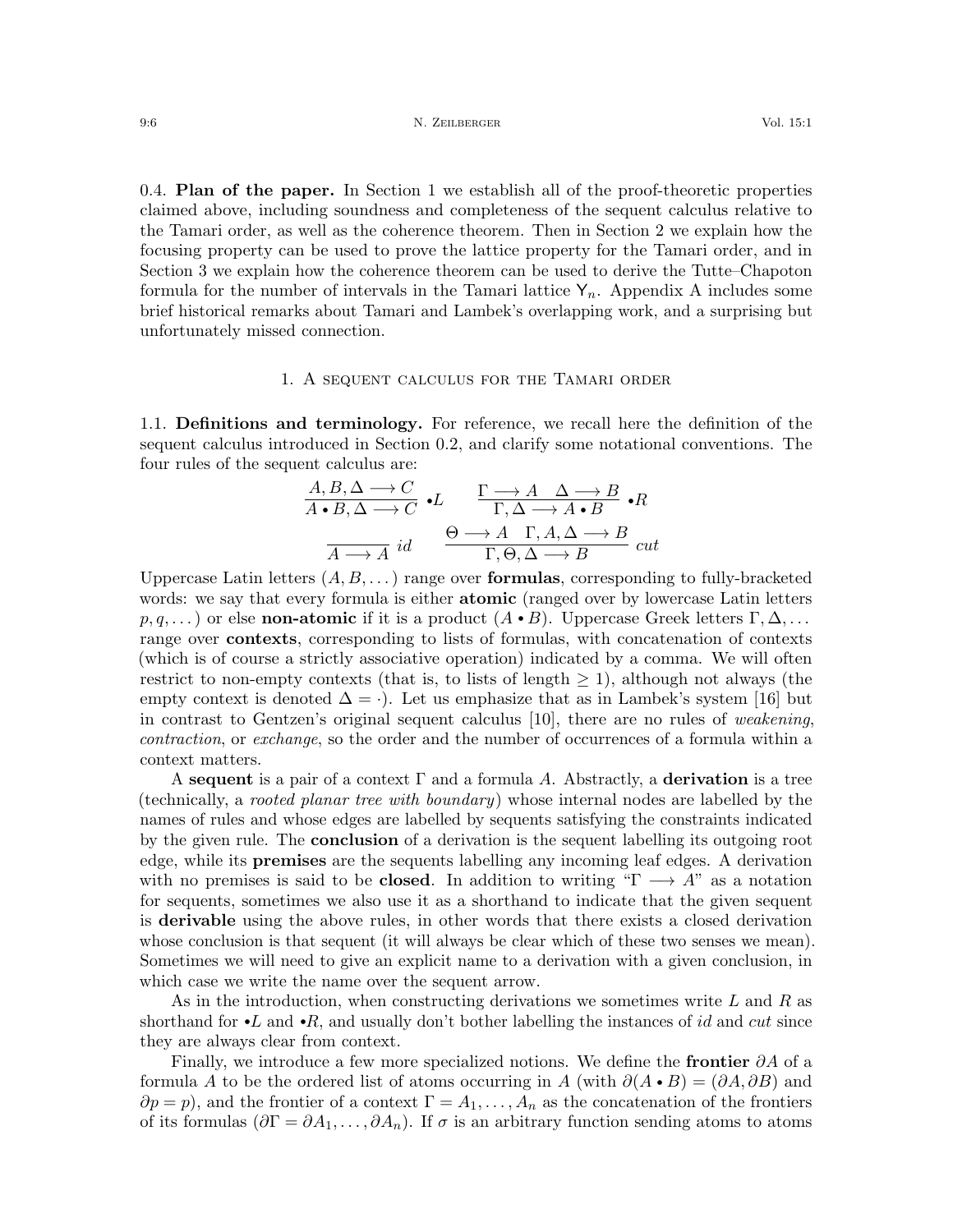(not necessarily injectively), we write  $\sigma A$  and  $\sigma \Gamma$  for the evident actions on formulas and contexts defined by homomorphic extension. The following properties are immediate by examination of the four sequent calculus rules.

<span id="page-6-1"></span>**Proposition 1.1.** Suppose that  $\Gamma \longrightarrow A$ . Then

- (1) (Frontier preservation:)  $\partial \Gamma = \partial A$ .
- (2) (Relabelling:)  $\sigma \Gamma \longrightarrow \sigma A$  for any function  $\sigma$  sending atoms to atoms.

1.2. **Completeness.** Let  $A \leq B$  denote the Tamari order on formulas, that is, the least preorder such that  $(A \cdot B) \cdot C \leq A \cdot (B \cdot C)$  for all A, B, and C, and such that  $A_1 \leq A_2$ and  $B_1 \leq B_2$  implies  $A_1 \bullet B_1 \leq A_2 \bullet B_2$ .

We begin by establishing completeness of the sequent calculus relative to the Tamari order, which is the easier direction.

<span id="page-6-0"></span>**Theorem 1.2** (Completeness). If  $A \leq B$  then  $A \rightarrow B$ .

*Proof.* We must show that the relation  $A \longrightarrow B$  is reflexive and transitive, and that the multiplication operation satisfies a semi-associative law and is monotonic in each argument. All of these properties are straightforward:

- (1) Reflexivity: immediate by id.
- (2) Transitivity: immediate by cut (with  $\Gamma = \Delta = \cdot$  and  $\Theta$  a singleton).
- (3) Semi-associativity:

$$
\frac{\overline{B \rightarrow B} \quad \overline{C \rightarrow C}}{A \rightarrow A} \quad \frac{\overline{B \rightarrow B} \quad \overline{C \rightarrow C}}{B \cdot C \rightarrow B \cdot C} \quad R
$$
\n
$$
\frac{A, B, C \rightarrow A \cdot (B \cdot C)}{A \cdot B, C \rightarrow A \cdot (B \cdot C)} \quad L
$$
\n
$$
\overline{(A \cdot B) \cdot C \rightarrow A \cdot (B \cdot C)} \quad L
$$

(4) Monotonicity:

$$
\frac{A_1 \longrightarrow A_2 \quad B_1 \longrightarrow B_2}{A_1, B_1 \longrightarrow A_2 \bullet B_2} R
$$
  

$$
\frac{A_1, B_1 \longrightarrow A_2 \bullet B_2}{A_1 \bullet B_1 \longrightarrow A_2 \bullet B_2} L
$$

1.3. Soundness. To prove soundness relative to the Tamari order, first we have to explain the interpretation of general sequents. The basic idea is that we can interpret a *non-empty* context as a left-associated product. Thus, a general sequent of the form

$$
A_0, A_1, \ldots, A_n \longrightarrow B
$$

is interpreted as an entailment of the form

$$
(\cdots (A_0 \bullet A_1) \bullet \cdots ) \bullet A_n \leq B
$$

in the Tamari order. In terms of binary trees, the sequent can be visualized like so:

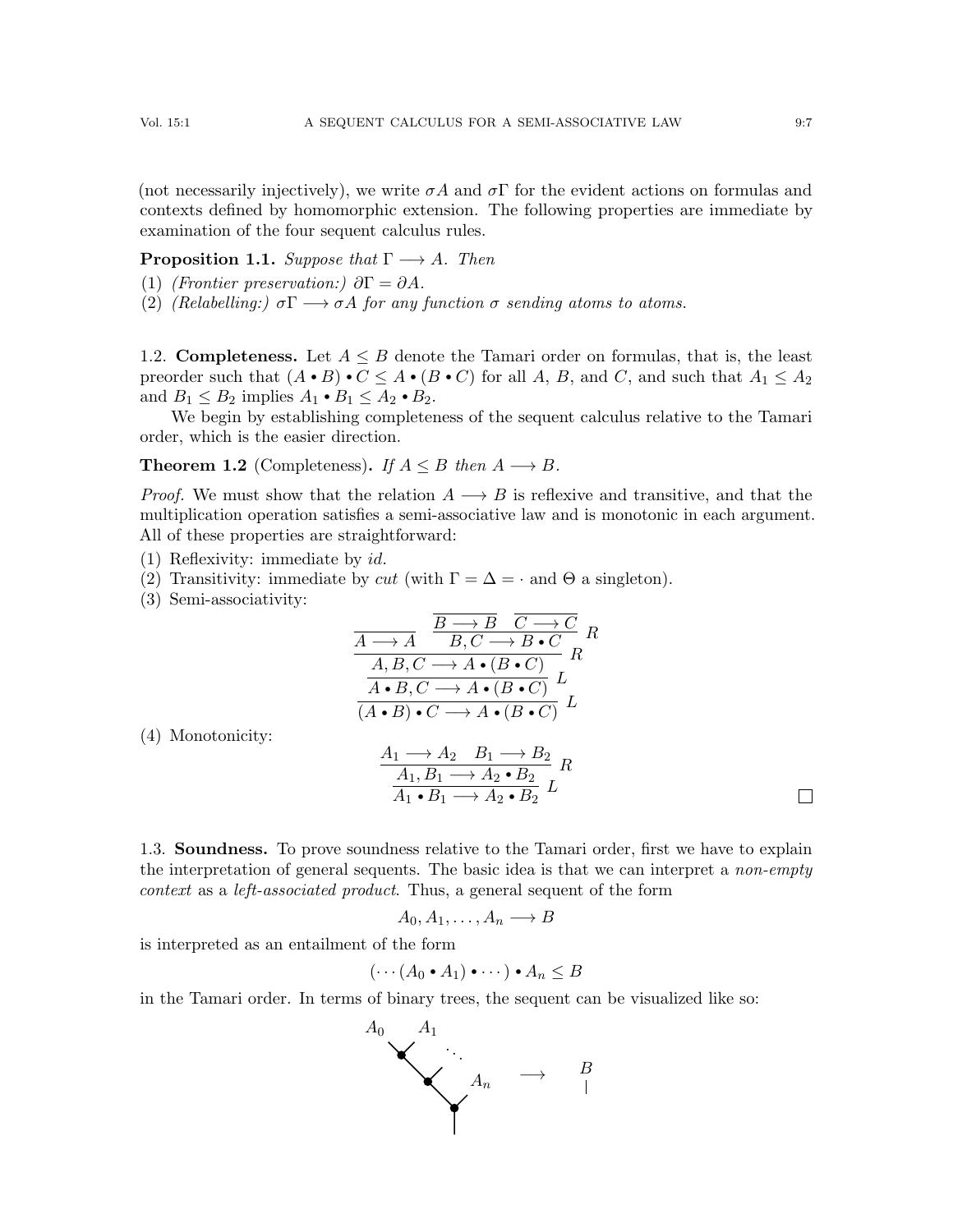That is, the context provides information about the *left-branching spine* of the tree which is below in the right rotation order.

Let  $\phi$ [−] be the operation taking any non-empty context  $\Gamma$  to the formula  $\phi[\Gamma]$  given by its left-associated product. Recursively,  $\phi$ [-] is defined by the following equations:

$$
\phi[A] = A \qquad \phi[\Gamma,A] = \phi[\Gamma] \bullet A
$$

Critical to soundness of the sequent calculus will be the following property of  $\phi$ [−] (expressing that it is an "oplax" homomorphism, in the terminology of monoidal functors):

**Proposition 1.3** (Oplaxity).  $\phi[\Gamma, \Delta] \leq \phi[\Gamma] \cdot \phi[\Delta]$  for all non-empty contexts  $\Gamma$  and  $\Delta$ .

*Proof.* By induction on  $\Delta$ . The case of a singleton context  $\Delta = A$  is immediate. Otherwise, if  $\Delta = (\Delta', A)$ , we reason as follows:

$$
\phi[\Gamma, \Delta', A] = \phi[\Gamma, \Delta'] \cdot A
$$
 (by definition)  
\n
$$
\leq (\phi[\Gamma] \cdot \phi[\Delta']) \cdot A
$$
 (by the i.h. and monotonicity)  
\n
$$
\leq \phi[\Gamma] \cdot (\phi[\Delta'] \cdot A)
$$
 (semi-associativity)  
\n
$$
= \phi[\Gamma] \cdot \phi[\Delta', A]
$$
 (by definition)

The operation  $\phi$ [-] can also be equivalently described in terms of a *right action*  $A \otimes \Delta$  of an arbitrary context on a formula, defined by the following equations:

 $A \circledast \cdot = A$   $A \circledast (\Delta, B) = (A \circledast \Delta) \cdot B$ 

**Proposition 1.4** (Right action).  $\phi[\Gamma, \Delta] = \phi[\Gamma] \otimes \Delta$  for all non-empty  $\Gamma$  and arbitrary  $\Delta$ .

<span id="page-7-0"></span>**Proposition 1.5** (Monotonicity). If  $A \leq A'$  then  $A \otimes \Delta \leq A' \otimes \Delta$ .

*Proof.* Both properties are immediate by induction on  $\Delta$ . (In the case of Prop. [1.5](#page-7-0) we appeal to monotonicity of the operations  $- \cdot B$ .)  $\Box$ 

We are now ready to prove soundness.

**Theorem 1.6** (Soundness). If  $\Gamma \longrightarrow A$  then  $\phi[\Gamma] \leq A$ .

*Proof.* By induction on the (closed) derivation of  $\Gamma \longrightarrow A$ . There are four cases, corresponding to the four rules of the sequent calculus:

• (Case  $\bullet L$ ): The derivation ends in

$$
\frac{A, B, \Delta \longrightarrow C}{A \bullet B, \Delta \longrightarrow C} \bullet L
$$

Since  $\phi[A \cdot B] = A \cdot B = \phi[A, B]$ , we have that  $\phi[A \cdot B, \Delta] = \phi[A \cdot B] \otimes \Delta = \phi[A, B] \otimes \Delta =$  $\phi[A, B, \Delta] \leq C$  by the induction hypothesis.

• (Case  $\cdot R$ ): The derivation ends in

$$
\frac{\Gamma \longrightarrow A \quad \Delta \longrightarrow B}{\Gamma, \Delta \longrightarrow A \bullet B} \bullet R
$$

By induction we have  $\phi[\Gamma] \leq A$  and  $\phi[\Delta] \leq B$ . But then  $\phi[\Gamma, \Delta] \leq \phi[\Gamma] \cdot \phi[\Delta] \leq A \cdot B$  by oplaxity and monotonicity.

• (Case  $id$ ): Immediate by reflexivity.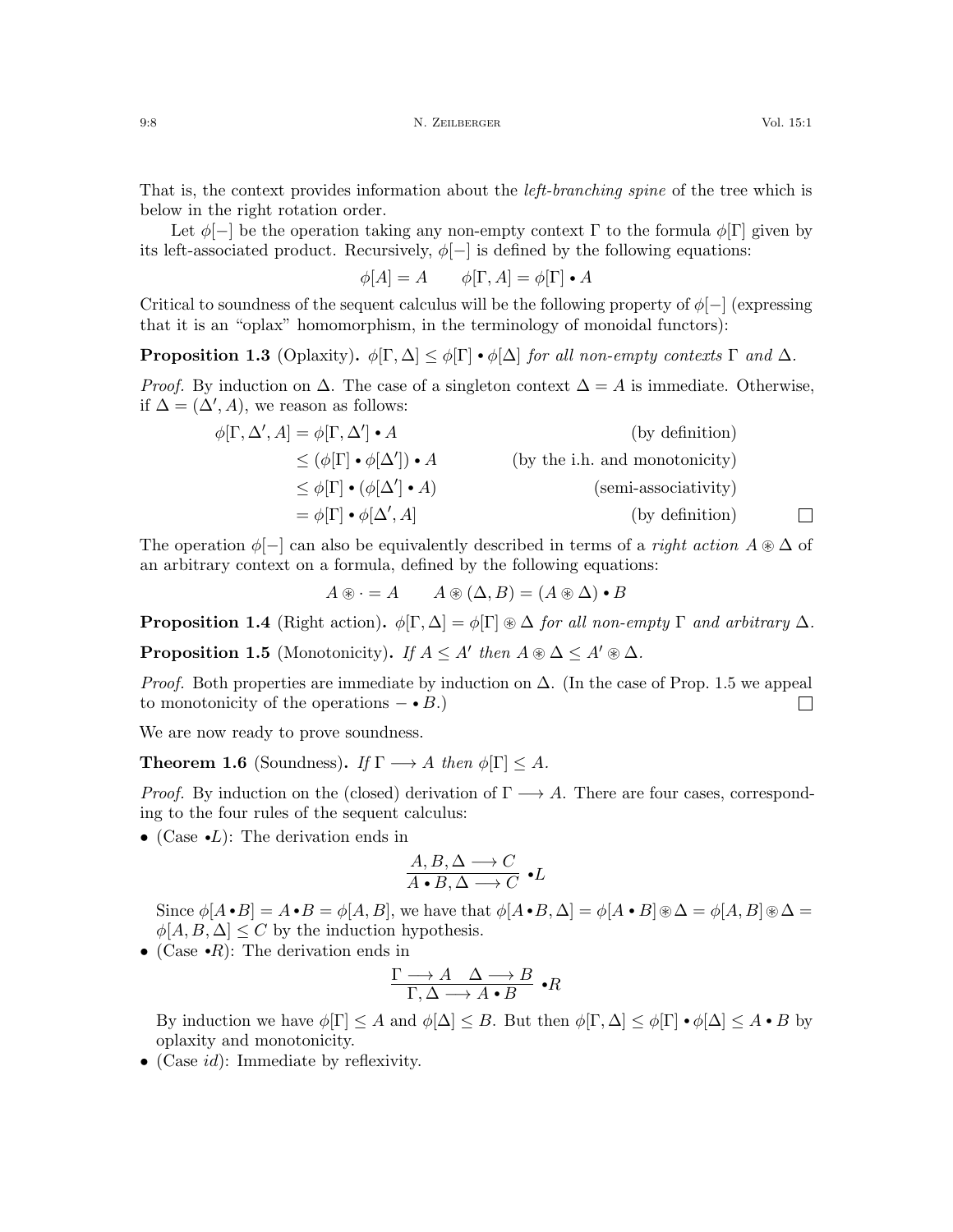• (Case  $cut$ ): The derivation ends in

$$
\frac{\Theta \longrightarrow A \quad \Gamma, A, \Delta \longrightarrow B}{\Gamma, \Theta, \Delta \longrightarrow B} cut
$$

We reason as follows:

$$
\phi[\Gamma, \Theta, \Delta] = \phi[\Gamma, \Theta] \circledast \Delta \qquad \text{(right action)}
$$
  
\n
$$
\leq (\phi[\Gamma] \cdot \phi[\Theta]) \circledast \Delta \qquad \text{(oplaxity + monotonicity)}
$$
  
\n
$$
\leq (\phi[\Gamma] \cdot A) \circledast \Delta \qquad \text{(i.h. + monotonicity)}
$$
  
\n
$$
= \phi[\Gamma, A, \Delta] \qquad \text{(right action)}
$$
  
\n
$$
\leq B \qquad \text{(i.h.)}
$$

1.4. Focusing completeness. Cut-elimination theorems are a staple of proof theory, and often provide a rich source of information about a given logic. In this section we will prove a focusing property for the sequent calculus, which is an even stronger form of cut-elimination originally formulated by Andreoli in the setting of linear logic [\[1\]](#page-19-6).

**Definition 1.7.** A context  $\Gamma$  is said to be **reducible** if its leftmost formula is non-atomic, and **irreducible** otherwise. A sequent  $\Gamma \longrightarrow A$  is said to be:

- left-inverting if  $\Gamma$  is reducible;
- right-focusing if  $\Gamma$  is irreducible and A is non-atomic;
- atomic if  $\Gamma$  is irreducible and A is atomic.

Proposition 1.8. Any sequent is either left-inverting, right-focusing, or atomic.

**Definition 1.9.** A closed derivation  $\mathcal{D}$  is said to be **focused** if left-inverting sequents only appear as the conclusions of  $\bullet L$ , right-focusing sequents only as the conclusions of  $\bullet R$ , and atomic sequents only as the conclusions of id.

We write " $\Gamma$ <sup>irr</sup>" to indicate that a context  $\Gamma$  is irreducible.

**Proposition 1.10.** A closed derivation is focused if and only if it is constructed using only •L and the following restricted forms of •R and id (and no instances of cut):

$$
\frac{\Gamma^{\mathrm{irr}}\longrightarrow A\quad \Delta\longrightarrow B}{\Gamma^{\mathrm{irr}},\Delta\longrightarrow A\bullet B}\bullet R^{\mathrm{foc}}\qquad \frac{}{p\longrightarrow p}\ id^{\mathrm{atm}}
$$

**Example 1.11.** One way to derive  $((p \cdot q) \cdot r) \cdot s \rightarrow p \cdot ((q \cdot r) \cdot s)$  is by cutting together the two derivations

$$
\frac{\mathcal{SA}_{p,q,r}}{(p \cdot q) \cdot r \to p \cdot (q \cdot r) \quad \overline{s \to s}} \quad R \qquad \text{and} \qquad \frac{\mathcal{SA}_{p,q} \bullet r, s}{(p \cdot q) \cdot r, s \to (p \cdot (q \cdot r)) \cdot s} \quad R \qquad \text{and} \qquad (p \cdot (q \cdot r)) \cdot s \to p \cdot ((q \cdot r) \cdot s)
$$

where  $\mathcal{SA}_{A,B,C}$  is the derivation of the semi-associative law  $(A \cdot B) \cdot C \longrightarrow A \cdot (B \cdot C)$  from the proof of Theorem [1.2.](#page-6-0) Clearly this is not a focused derivation (besides the cut rule, it

 $\Box$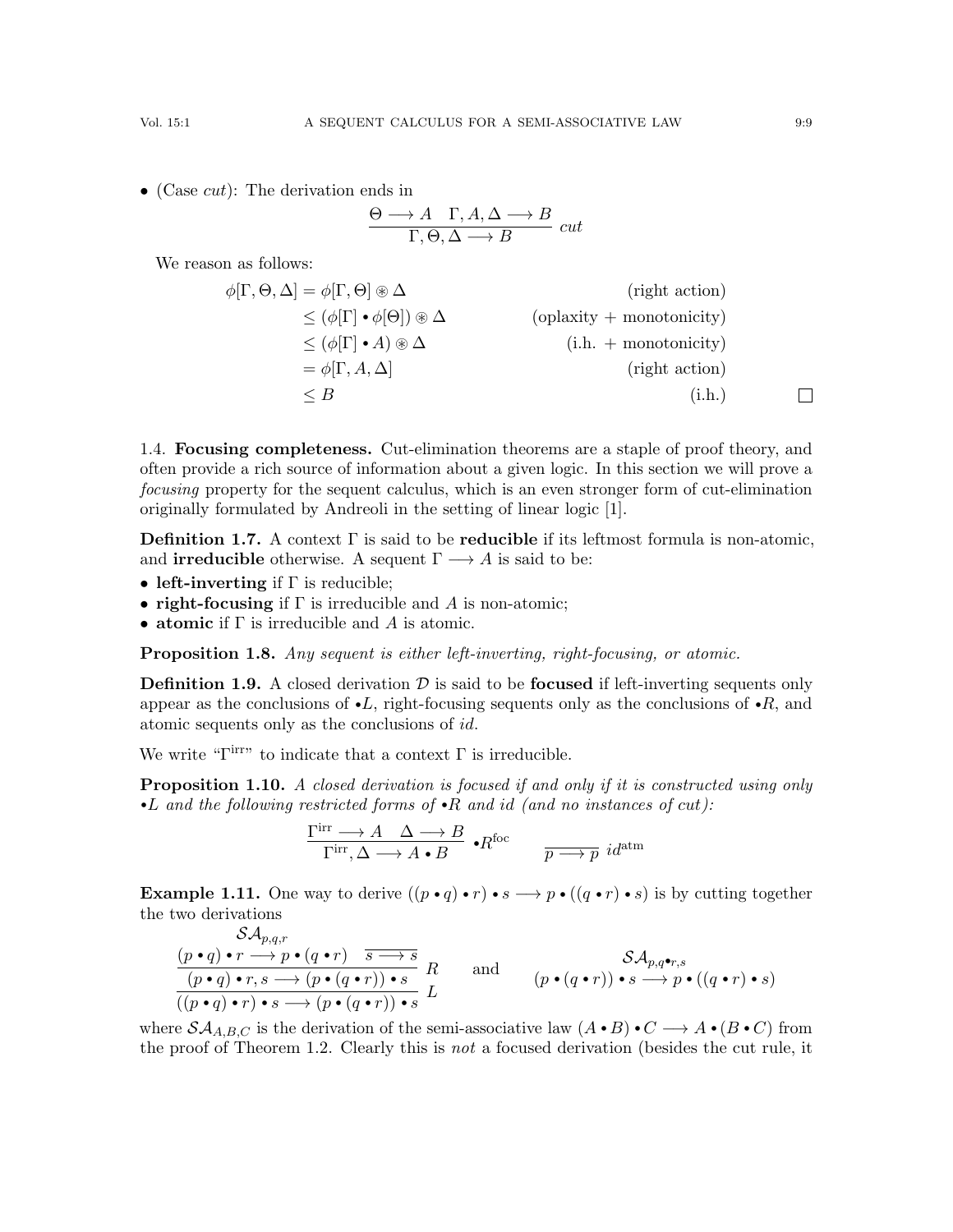$$
\frac{\frac{q \rightarrow q \quad r \rightarrow r}{q, r \rightarrow q \bullet r} R \quad s \rightarrow s}{q, r, s \rightarrow (q \bullet r) \bullet s} R
$$
\n
$$
\frac{p \rightarrow p \quad q, r, s \rightarrow (q \bullet r) \bullet s}{p \bullet q, r, s \rightarrow p \bullet ((q \bullet r) \bullet s)} R
$$
\n
$$
\frac{p \bullet q, r, s \rightarrow p \bullet ((q \bullet r) \bullet s)}{(p \bullet q) \bullet r, s \rightarrow p \bullet ((q \bullet r) \bullet s)} L
$$
\n
$$
\frac{p \bullet q, r, s \rightarrow p \bullet ((q \bullet r) \bullet s)}{((p \bullet q) \bullet r) \bullet s \rightarrow p \bullet ((q \bullet r) \bullet s)} L
$$

In the below, we write " $\Gamma \Longrightarrow A$ " as a shorthand notation to indicate that  $\Gamma \longrightarrow A$  has a (closed) focused derivation, and " $\mathcal{D}: A \Longrightarrow B$ " to indicate that  $\mathcal D$  is a particular focused derivation of  $A \longrightarrow B$ .

<span id="page-9-0"></span>**Theorem 1.12** (Focusing completeness). If  $\Gamma \longrightarrow A$  then  $\Gamma \Longrightarrow A$ .

To prove the focusing completeness theorem, it suffices to show that the cut rule as well as the unrestricted forms of id and  $\cdot R$  are all *admissible* for focused derivations, in the standard proof-theoretic sense that given focused derivations of their premises, we can obtain a focused derivation of their conclusion. We begin by proving a focused deduction lemma (cf. [\[28\]](#page-20-13)), which entails the admissibility of id, then show cut and  $\cdot R$  in turn.

<span id="page-9-1"></span>**Lemma 1.13** (Deduction). If  $\Gamma^{\text{irr}} \implies A$  implies  $\Gamma^{\text{irr}}, \Delta \implies B$  for all  $\Gamma^{\text{irr}},$  then  $A, \Delta \implies B$ . In particular,  $A \Longrightarrow A$ .

Proof. By induction on the formula A:

- (Case  $A = p$ ): Immediate by assumption, taking  $\Gamma^{\text{irr}} = p$  and  $p \Longrightarrow p$  derived by  $id^{\text{atm}}$ .
- (Case  $A = A_1 \cdot A_2$ ): We assume that  $\Gamma^{\text{irr}} \Longrightarrow A_1 \cdot A_2$  implies  $\Gamma^{\text{irr}}, \Delta \Longrightarrow B$  for all  $\Gamma^{\text{irr}},$ and we need to show that  $A_1 \cdot A_2, \Delta \Longrightarrow B$ . By composing with the  $\cdot L$  rule,

$$
\frac{A_1, A_2, \Delta \longrightarrow B}{A_1 \bullet A_2, \Delta \longrightarrow B} \bullet L
$$

we reduce the problem to showing  $A_1, A_2, \Delta \Longrightarrow B$ , and by the i.h. on  $A_1$  it suffices to show that  $\Gamma_1^{\text{irr}} \Longrightarrow A_1$  implies  $\Gamma_1^{\text{irr}}, A_2, \Delta \Longrightarrow B$  for all contexts  $\Gamma_1^{\text{irr}}$ . Let  $\mathcal{D}_1: \Gamma_1^{\text{irr}} \Longrightarrow A_1$ . We can derive  $\Gamma_1^{\text{irr}}, A_2 \Longrightarrow A_1 \bullet A_2$  by

$$
\mathcal{D} = \begin{array}{c} \mathcal{D}_1 & \mathcal{D}_2 \\ \frac{\Gamma_1^{\text{irr}} \longrightarrow A_1 & A_2 \longrightarrow A_2}{\Gamma_1^{\text{irr}}, A_2 \longrightarrow A_1 \bullet A_2} & \bullet R \end{array}
$$

where we apply the i.h. on  $A_2$  to obtain  $\mathcal{D}_2$ . Finally, applying the assumption to  $\mathcal{D}$  (with  $\Gamma^{\text{irr}} = \Gamma^{\text{irr}}_1, A_2$  we obtain the desired derivation of  $\Gamma^{\text{irr}}_1, A_2, \Delta \Longrightarrow B$ .  $\Box$ 

# **Lemma 1.14** (Cut). If  $\Theta \Longrightarrow A$  and  $\Gamma, A, \Delta \Longrightarrow B$  then  $\Gamma, \Theta, \Delta \Longrightarrow B$ .

*Proof.* Let  $\mathcal{D}: \Theta \Longrightarrow A$  and  $\mathcal{E}: \Gamma, A, \Delta \Longrightarrow B$ . We proceed by a lexicographic induction, first on the cut formula A and then on the pair of derivations  $(\mathcal{D}, \mathcal{E})$  (i.e., at each inductive step of the proof, either A gets smaller, or it stays the same as one of  $\mathcal D$  or  $\mathcal E$  gets smaller while the other stays the same, cf. [\[26\]](#page-20-14)).

In the case that  $A = p$  we can apply the frontier preservation property (Prop. [1.1\)](#page-6-1) to deduce that  $\Theta = p$ , so the cut is trivial and we just reuse the derivation  $\mathcal{E}: \Gamma, p, \Delta \Longrightarrow B$ .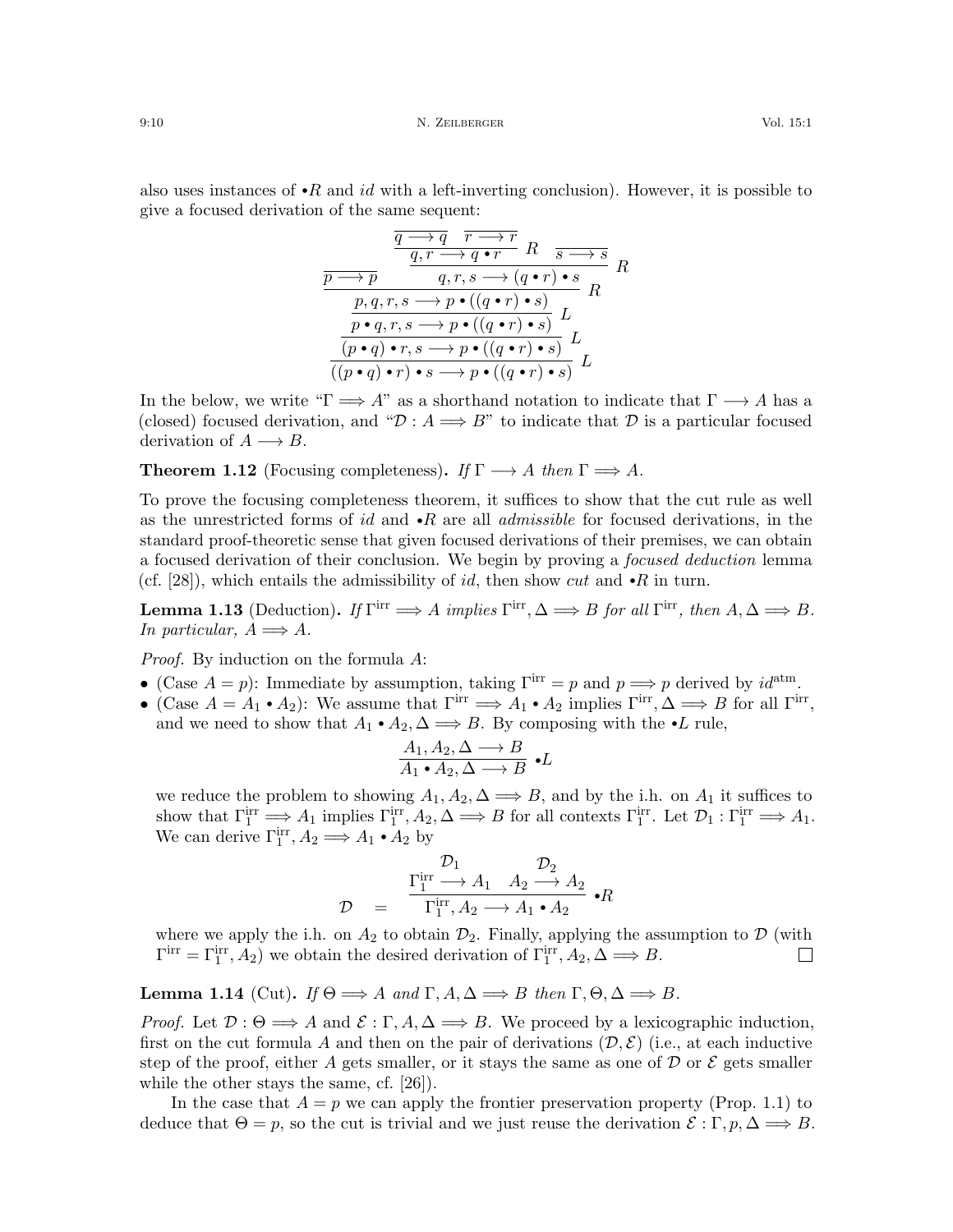Otherwise we have  $A = A_1 \cdot A_2$  for some  $A_1, A_2$ , and we proceed by case-analyzing the root rule of  $\mathcal{E}$ :

- (Case  $id^{atm}$ ): Impossible since A is non-atomic.
- (Case  $\cdot R^{foc}$ ): This case splits in two possibilities:
- (1)  $\exists \Delta_1, \Delta_2$  such that  $\Delta = \Delta_1, \Delta_2$  and

$$
\mathcal{E}_1 \xrightarrow{\mathcal{E}_1} \mathcal{E}_2
$$
\n
$$
\mathcal{E}_2 \xrightarrow{\text{rirr}, A, \Delta_1 \longrightarrow B_1} \Delta_2 \longrightarrow B_2 \longrightarrow R
$$
\n
$$
\mathcal{E}_3 \xrightarrow{\text{rirr}, A, \Delta_1, \Delta_2 \longrightarrow B_1 \bullet B_2} \bullet R
$$

(2)  $\exists \Gamma_1^{\text{irr}}, \Gamma_2$  such that  $\Gamma^{\text{irr}} = \Gamma_1^{\text{irr}}, \Gamma_2$  and

$$
\mathcal{E}_1 \xrightarrow{\Gamma_1^{\text{irr}} \longrightarrow B_1} \Gamma_2, A, \Delta \longrightarrow B_2 \longrightarrow R
$$
  

$$
\mathcal{E} = \frac{\Gamma_1^{\text{irr}} \longrightarrow B_1 \Gamma_2, A, \Delta \longrightarrow B_1 \bullet B_2}{} \bullet R
$$

In the first case, we cut  $\mathcal D$  with  $\mathcal E_1$  to obtain  $\Gamma^{\text{irr}}, \Theta, \Delta_1 \Longrightarrow B_1$ , then recombine that with  $\mathcal{E}_2$  using  $\cdot R^{\text{foc}}$  to obtain  $\Gamma^{\text{irr}}, \Theta, \Delta_1, \Delta_2 \Longrightarrow B_1 \bullet B_2$ . The second case is similar.

• (Case  $\bullet L$ ): This case splits into two possibilities:

(1)  $\exists C_1, C_2, \Gamma'$  such that  $\Gamma = C_1 \cdot C_2, \Gamma'$  and

$$
\mathcal{E} = \frac{C_1, C_2, \Gamma', A, \Delta \longrightarrow B}{C_1 \bullet C_2, \Gamma', A, \Delta \longrightarrow B} \bullet L
$$

We cut  $\mathcal D$  into  $\mathcal E'$  and reapply the  $\bullet L$  rule.

(2)  $\Gamma = \cdot$  and

$$
= \frac{A_1, A_2, \Delta \longrightarrow B}{A_1 \bullet A_2, \Delta \longrightarrow B} \bullet L
$$

Now we need to analyze the root rule of  $\mathcal{D}$ : – (Case •L): ∃C<sub>1</sub>, C<sub>2</sub>,  $\Theta'$  s.t.  $\Theta = C_1 \cdot C_2$ ,  $\Theta'$  and

 $\mathcal E$ 

$$
\mathcal{D} = \frac{C_1, C_2, \Theta' \longrightarrow A_1 \bullet A_2}{C_1 \bullet C_2, \Theta' \longrightarrow A_1 \bullet A_2} \bullet L
$$

We cut  $\mathcal{D}'$  into  $\mathcal E$  and reapply the  $\bullet L$  rule.

– (Case  $id^{\text{atm}}$ ): Impossible.

- (Case •R<sup>foc</sup>): ∃Θ<sub>1</sub><sup>irr</sup>, Θ<sub>2</sub> s.t. Θ<sup>irr</sup> = Θ<sub>1</sub><sup>irr</sup>, Θ<sub>2</sub> and

$$
\mathcal{D} = \begin{array}{c} \mathcal{D}_1 \\ \Theta_1^{\text{irr}} \longrightarrow A_1 \quad \Theta_2 \longrightarrow A_2 \\ \Theta_1^{\text{irr}}, \Theta_2 \longrightarrow A_1 \bullet A_2 \end{array} \bullet R
$$

We cut both  $\mathcal{D}_1$  and  $\mathcal{D}_2$  into  $\mathcal{E}'$  (the cuts are at smaller formulas so the order doesn't matter).  $\Box$ 

**Lemma 1.15** ( $\cdot$ R admissible). If  $\Gamma \Longrightarrow A$  and  $\Delta \Longrightarrow B$  then  $\Gamma, \Delta \Longrightarrow A \bullet B$ .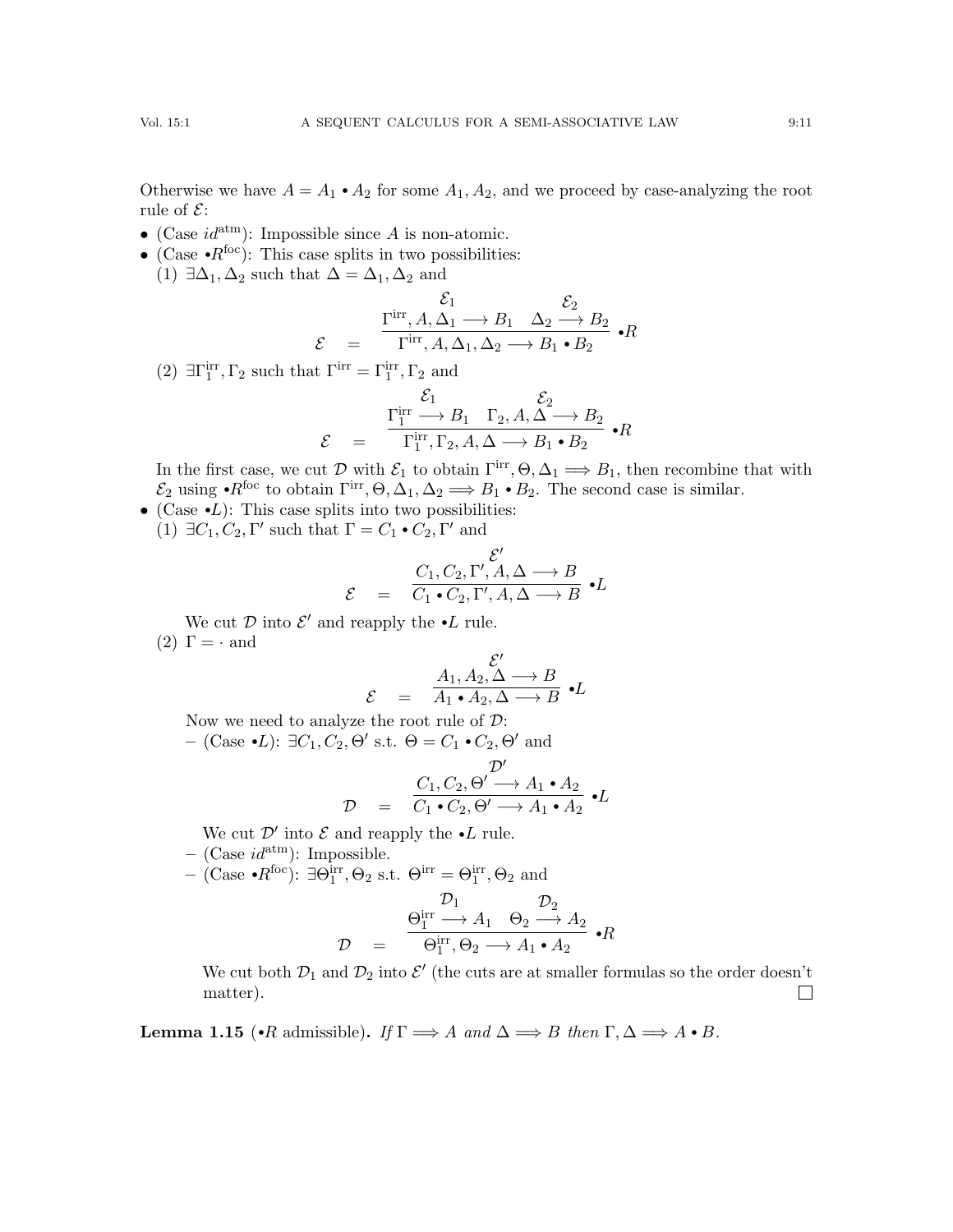9:12 N. ZEILBERGER Vol. 15:1

*Proof.* Let  $\mathcal{D}: \Gamma \longrightarrow A$  and  $\mathcal{E}: \Delta \longrightarrow B$ . We proceed by induction on  $\mathcal{D}$ . If  $\Gamma$  is irreducible then we directly apply  $\cdot R^{foc}$ . Otherwise, D must be of the form

$$
\mathcal{D} = \frac{C_1, C_2, \Gamma' \longrightarrow A}{C_1 \bullet C_2, \Gamma' \longrightarrow A} \bullet L
$$

so we apply the i.h. to  $\mathcal{D}'$  with  $\mathcal{E}$ , and reapply the  $\bullet L$  rule.

*Proof of Theorem [1.12.](#page-9-0)* An arbitrary closed derivation can be turned into a focused one by starting at the top of the derivation tree and using the above lemmas to interpret any instance of *cut* and of the unrestricted forms of *id* and  $\bullet R$ .  $\Box$ 

We mention here one simple application of the focusing completeness theorem.

<span id="page-11-0"></span>**Proposition 1.16** (Frontier invariance). Let  $\sigma$  be any function sending atoms to atoms. Then  $\Gamma \longrightarrow A$  if and only if  $\partial \Gamma = \partial A$  and  $\sigma \Gamma \longrightarrow \sigma A$ .

*Proof.* The forward direction is Prop.  $1.1(1)$ . For the backward direction we use induction on focused derivations, which is justified by Theorem [1.12.](#page-9-0) The only interesting case is  $\cdot R^{foc}$ , where we can assume  $\partial(\Gamma, \Delta) = \partial(A \cdot B)$  and  $\sigma \Gamma \Longrightarrow \sigma A$  ( $\sigma \Gamma$  irreducible) and  $\sigma \Delta \Longrightarrow \sigma B$ . By Prop. [1.1\(](#page-6-1)1) we have  $\partial \sigma \Gamma = \partial \sigma A$  and  $\partial \sigma \Delta = \partial \sigma B$ , but then elementary properties of lists imply that  $\partial \Gamma = \partial A$  and  $\partial \Delta = \partial B$ , from which  $\Gamma \implies A$  (Γ irreducible) and  $\Delta \implies B$ follow by the induction hypothesis, hence  $\Gamma, \Delta \Longrightarrow A \bullet B$ .  $\Box$ 

If we let  $\sigma = I \mapsto p$  be any constant relabelling function, then speaking in the language of the introduction, Proposition [1.16](#page-11-0) says that to check that two fully-bracketed words (a.k.a., formulas) are related, it suffices to check that their frontiers are equal and that the unlabelled binary trees describing their underlying multiplicative structure are related. In other words, the restriction of the Tamari order to formulas A such that  $\partial A = \Omega$ , for any fixed frontier  $\Omega$ of length  $n + 1$ , defines a poset which is isomorphic to the poset  $Y_n$  of unlabelled binary trees under the right rotation order (remember that a binary tree with  $n$  internal nodes has  $n + 1$  leaves). Although this fact is intuitively obvious, trying to prove it directly by induction on general derivations in the sequent calculus fails, because in the case of the cut rule we cannot assume anything about the frontier of the cut formula A.

1.5. The coherence theorem. We now come to our main result justifying the definition of the sequent calculus:

<span id="page-11-1"></span>**Theorem 1.17** (Coherence). Every derivable sequent has exactly one focused derivation.

Coherence is a direct consequence of focusing completeness and the following lemma:

<span id="page-11-2"></span>**Lemma 1.18.** For any context  $\Gamma$  and formula A, there is at most one focused derivation of  $\Gamma \longrightarrow A$ .

Proof. We proceed by a well-founded induction on sequents, which can be reduced to multiset induction as follows. Define the size  $\#(A)$  of a formula A by  $\#(A \cdot B) = 1 + \#(A) + \#(B)$ and  $\#(p) = 0$ . (That is,  $\#(A)$  counts the number of multiplication operations occurring in A.) Then any sequent  $A_1, \ldots, A_n \longrightarrow B$  induces a multiset of sizes  $(\biguplus_{i=1}^n \#(A_i)) \uplus \#(B)$ , and at each step of our induction this multiset will decrease in the multiset ordering. There are three cases:

 $\Box$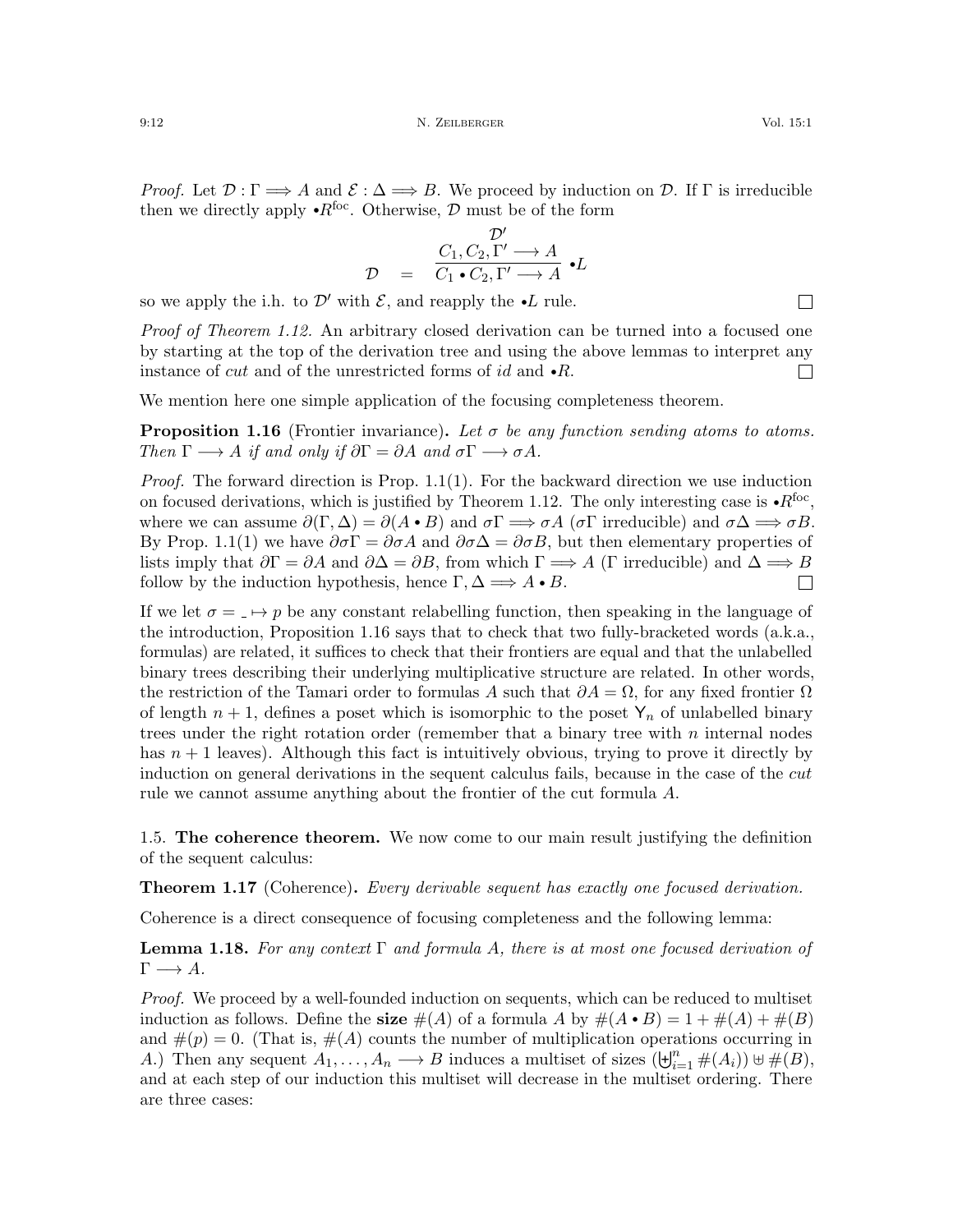- (A left-inverting sequent  $A \cdot B$ ,  $\Delta \longrightarrow C$ ): Any focused derivation must end in  $\cdot L$ , so we apply the i.h. to  $A, B, \Delta \longrightarrow C$ .
- (A right-focusing sequent  $\Gamma^{\text{irr}} \longrightarrow A \cdot B$ ): Any focused derivation must end in  $\cdot R$ , and decide some splitting of the context into contiguous pieces  $\Gamma_1^{\text{irr}}$  and  $\Delta_2$ . However,  $\Gamma_1^{\text{irr}}$  and  $\Delta_2$  are uniquely determined by frontier preservation ( $\partial \Gamma_1^{\text{irr}} = \partial A$  and  $\partial \Delta_2 = \partial B$ ) and the equation  $\Gamma^{\text{irr}} = \Gamma_1^{\text{irr}}, \Delta_2$ . So, we apply the i.h. to  $\Gamma_1^{\text{irr}} \longrightarrow A$  and  $\Delta_2 \longrightarrow B$ .
- (An atomic sequent  $\Gamma^{\text{irr}} \longrightarrow p$ ): The sequent has one focused derivation if  $\Gamma^{\text{irr}} = p$ , and otherwise it has none.  $\Box$

Proof of Theorem [1.17.](#page-11-1) By Theorem [1.12](#page-9-0) and Lemma [1.18.](#page-11-2)

<span id="page-12-0"></span>1.6. Notes and related work. The coherence theorem says in a sense that focused derivations provide a canonical representation for intervals of the Tamari order. Although the representations are quite different, in this respect it is very roughly comparable to the "unicity of normal chains" that was established by Tamari and Friedman as part of their original proof of the lattice property of  $Y_n$  [\[9\]](#page-19-10). A natural question is whether the sequent calculus can be used to better understand and further simplify the proof of the lattice property: we turn to this question in Section [2](#page-13-0) below.

An easy observation is that one obtains the dual Tamari order (cf. Footnote [1\)](#page-0-0) via a dual restriction of Lambek's original rules:

$$
\frac{\Gamma, A, B \longrightarrow C}{\Gamma, A \circ B \longrightarrow C} \circ L \qquad \frac{\Gamma \longrightarrow A \quad \Delta \longrightarrow B}{\Gamma, \Delta \longrightarrow A \circ B} \circ R
$$

These two forms of biased products cannot be combined naively, however, or one obtains a system without cut-elimination, as the following derivation shows:

$$
\frac{\overbrace{p \to p \quad q \to q}_{p,q} \to p \bullet q}_{p \circ q \to p \bullet q \circ L} \cdot R \quad p,q,r \to p \bullet (q \bullet r)}{p \circ q \to p \bullet q \circ L}_{p \circ q,r \to p \bullet (q \bullet r)} \bullet L
$$
\n
$$
p \circ q,r \to p \bullet (q \bullet r)
$$

On the other hand, the *left*-biased product  $A \cdot B$  can be naturally combined with Lambek's right division operation  $B/A$ ,

$$
\frac{\Gamma \longrightarrow A \quad B, \Delta \longrightarrow C}{B/A, \Gamma, \Delta \longrightarrow C} \qquad \frac{\Gamma, A \longrightarrow B}{\Gamma \longrightarrow B/A}
$$

while the *right*-biased product  $A \circ B$  can be naturally combined with *left* division  $A \backslash B$ .

$$
\frac{\Gamma, B \longrightarrow C \quad \Delta \longrightarrow A}{\Gamma, \Delta, A \backslash B \longrightarrow C} \qquad \frac{A, \Delta \longrightarrow B}{\Delta \longrightarrow A \backslash B}
$$

To the best of my knowledge, these simple variations of Lambek's original rules have not appeared previously in the literature with a connection to the Tamari order. Since circulating an earlier version of this paper [\[44\]](#page-21-1), however, I learned from Jason Reed that he briefly considered precisely these rules in an unpublished note on "queue logic" [\[27\]](#page-20-15). Reed did not remark the link with semi-associativity, but rather was originally interested in the apparent failure of queue logic to satisfy Nuel Belnap's *display property*.

 $\Box$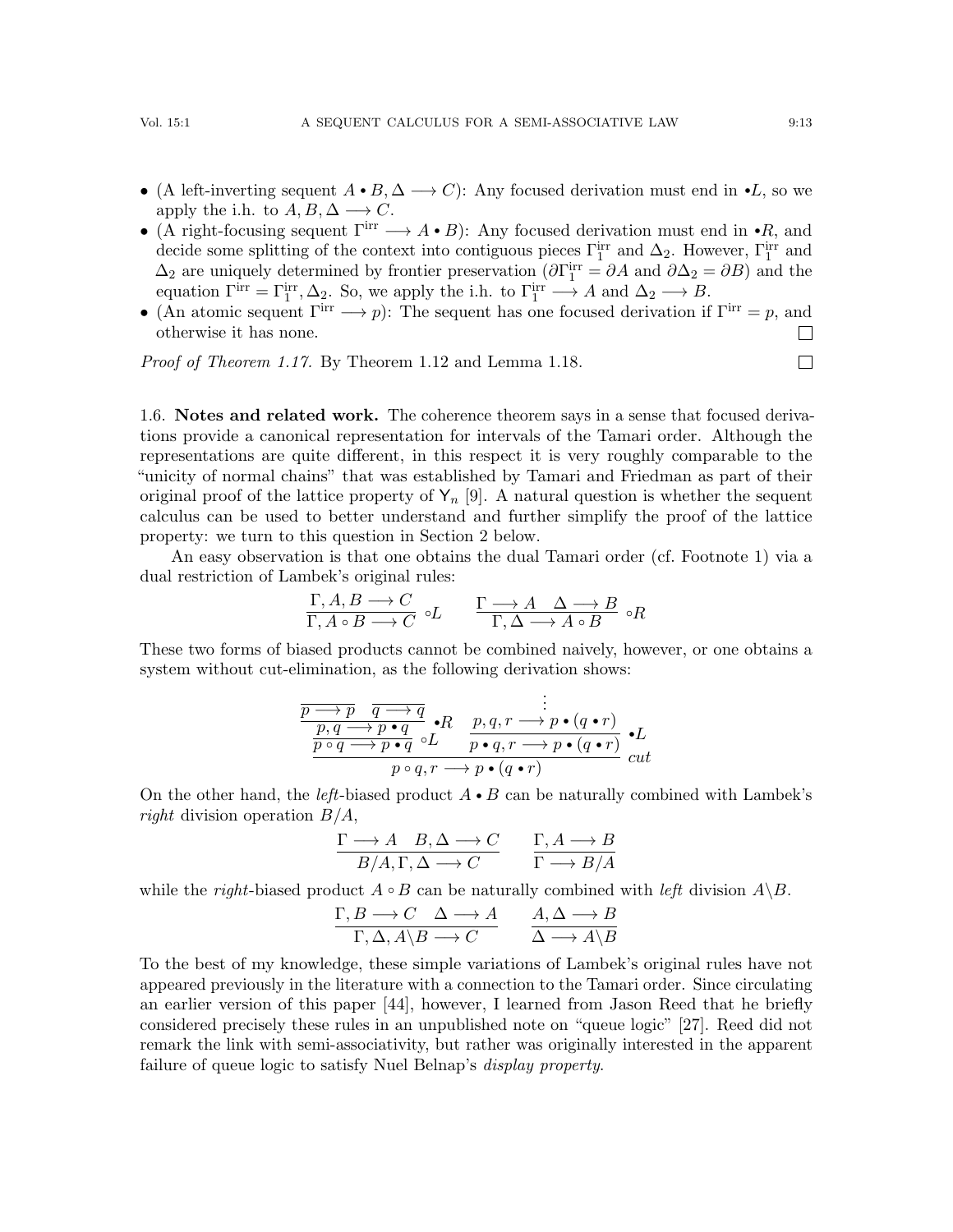#### 9:14 N. ZEILBERGER Vol. 15:1

The sequent calculus can also be naturally extended with rules for a (left-biased) unit,

$$
\frac{\Delta \longrightarrow C}{I, \Delta \longrightarrow C} IL \qquad \overline{\cdot \longrightarrow I} IR
$$

although there are some subtleties involving focusing. For one, the naive statement of the coherence theorem fails, as shown by the following example (due to Tarmo Uustalu) of two different focused derivations of the same sequent:

$$
\frac{\overbrace{\overbrace{\overline{p \rightarrow p} \quad I \rightarrow I}^{IR}}^{I \rightarrow I \quad IR} \quad I \quad R}_{p, I \rightarrow p \bullet I} \cdot R}_{p, I, q \rightarrow (p \bullet I) \bullet q} \quad \frac{\overbrace{\overline{p \rightarrow p} \quad \overline{\overline{p} \rightarrow I}}^{I \rightarrow P} \quad I \quad R}_{p, I, q \rightarrow (p \bullet I) \bullet q} \quad I \quad R}_{p, I, q \rightarrow (p \bullet I) \bullet q} \cdot R
$$

However, this does not rule out a less naive formulation of coherence.

The name for Theorem [1.17](#page-11-1) is inspired by the terminology from category theory and Mac Lane's coherence theorem for monoidal categories [\[20\]](#page-20-3). Laplaza [\[21\]](#page-20-16) extended Mac Lane's coherence theorem to the situation where there is no monoidal unit and the associator  $\alpha_{A,B,C} : (A \otimes B) \otimes C \rightarrow A \otimes (B \otimes C)$  is only a natural transformation rather than an isomorphism – in other words, where the tensor product is only semi-associative. Recently, Szlachányi has isolated the notion of a *skew-monoidal category* [\[32\]](#page-20-17), which combines such a semi-associative tensor product together with a unit I equipped with a pair of natural transformations  $I \otimes A \to A$  and  $A \to A \otimes I$  satisfying some axioms. Skew-monoidal categories have been investigated actively in the past few years, including questions of coherence [\[38\]](#page-20-18) as well as their relation to the Tamari order [\[14\]](#page-19-2). Indeed, in recent work independent of ours, Bourke and Lack have arrived at a very closely related multicategorical analysis of skew-monoidal categories [\[4\]](#page-19-11). The reader familiar with the connection (pioneered by Lambek [\[18\]](#page-20-19)) between multicategories and sequent calculus will recognize that the restricted rules  $\bullet L$  and  $\bullet R$  turn the sequent calculus into a "left-representable" multicategory, a natural variation of the well-known concept of a representable multicategory [\[11,](#page-19-12) [22\]](#page-20-20) considered in Bourke and Lack's paper [\[4\]](#page-19-11).

Interestingly, Lambek, who originally presented his "syntactic calculus" as a tool for mathematical linguistics, also introduced a fully non-associative version  $\left[17\right]$  (cf.  $\left[24, \text{Ch. } 4\right]$ ). One may wonder whether there are any linguistic motivations for semi-associativity, as an intermediate between these two extremes.

### 2. A new proof for the lattice property of the Tamari order

<span id="page-13-0"></span>In this section we explain how the focusing property can be used to give a new and more conceptual proof of Tamari's original observation that the posets  $Y_n$  of fully-bracketed words over a fixed sequence of  $n + 1$  letters ordered by a semi-associative law are actually lattices.<sup>[5](#page-13-1)</sup> We begin by extending the Tamari order to an ordering on *contexts* (i.e., to lists of fully-bracketed words).

<span id="page-13-1"></span> $5$ This observation was already made in Tamari's thesis [\[33\]](#page-20-0), but the first published proof appeared in a paper with his student Haya Friedman [\[9\]](#page-19-10) (in a note at the end of the introduction to [\[35\]](#page-20-22), he mentions that this work was carried out by Friedman in 1958) and a simplified proof in a later paper with another student Samuel Huang [\[12\]](#page-19-1). For more recent proofs, see [\[13\]](#page-19-0), [\[23,](#page-20-23) §4] and [\[5\]](#page-19-4).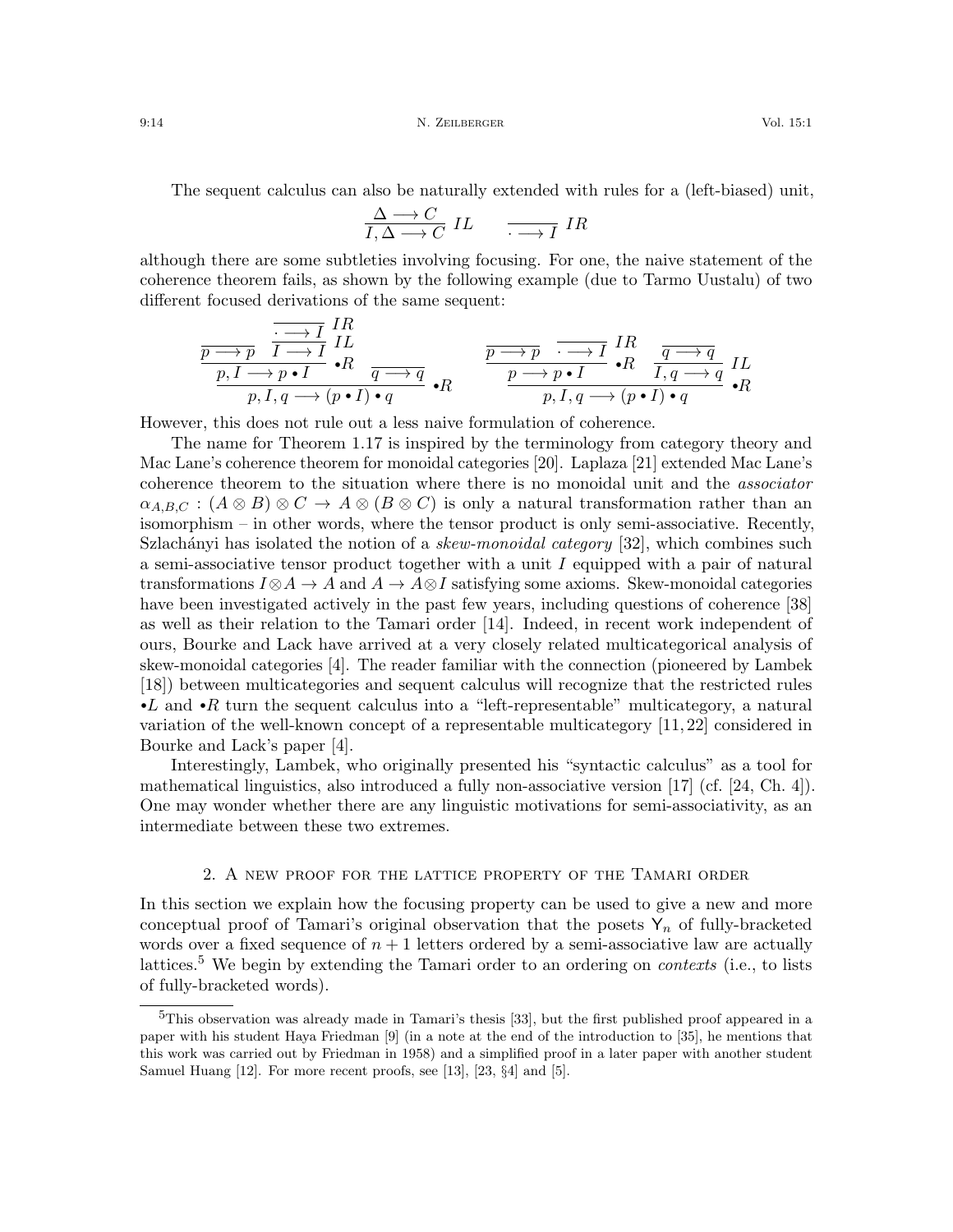**Definition 2.1.** The substitution order on contexts is the least relation  $\Gamma \leq \Theta$  such that: (1)  $\Gamma \longrightarrow A$  implies  $\Gamma \subseteq A$ ; (2)  $\cdot \subseteq \cdot$ ; and (3) if  $\Gamma_1 \subseteq \Gamma_2$  and  $\Theta_1 \subseteq \Theta_2$  then  $(\Gamma_1, \Theta_1) \leq (\Gamma_2, \Theta_2).$ 

The substitution order generated by the sequent calculus corresponds to the standard notion of the free monoidal category generated by a (posetal) multicategory [\[22\]](#page-20-20), and is easily seen to be reflexive and transitive (inheriting these properties from  $id$  and  $cut$ ), and equipped with a contravariant action on derivable sequents (corresponding to a "multi-cut" rule).

**Proposition 2.2.** If  $\Gamma_1 \leq \Gamma_2$  and  $\Gamma_2 \longrightarrow A$  then  $\Gamma_1 \longrightarrow A$ .

Now, let Y stand for the poset of arbitrary formulas  $($  = fully-bracketed words) under the Tamari order, and F(Y) for the poset of arbitrary contexts under the generated substitution order. We write  $Y_{\Omega}$  and  $F(Y)_{\Omega}$  to denote the restriction of these posets to a fixed frontier  $Ω$ . As already remarked (Prop. [1.16\)](#page-11-0), for any  $\Omega$  of length  $n+1$ ,  $Y_{\Omega}$  is isomorphic to the poset  $Y_n$  of unlabelled binary trees with n inner nodes under the right rotation order. Similarly, for any  $\Omega$  of length  $n+1$ ,  $F(Y)_{\Omega}$  is isomorphic to a poset of "forests" of unlabelled binary trees with  $n+1$  leaves, which we denote by  $F(Y)_{[n]}$  (note the different notation for the index, since we count inner nodes in trees but leaves in forests).

Our aim is to prove that all of the posets  $Y_{\Omega}$  and  $F(Y)_{\Omega}$  (and hence  $Y_n$  and  $F(Y)_{[n]}$ ) are lattices. The proof relies on two key observations:

- (1) The evident embedding  $i: Y_n \to F(Y)_{[n]}$  sending a binary tree with n internal nodes to the singleton forest with  $n + 1$  leaves forms the right end of an *adjoint triple*, with a left adjoint given by the left-associated product  $\phi$ , which in turn has a further left adjoint corresponding to the maximal decomposition of a binary tree. For completely general reasons, this allows us to reduce a join of trees to a join of forests.
- (2) Any forest with  $n+1$  leaves divided among k trees implicitly contains a *composition* (i.e., ordered partition) of  $n + 1$  into k parts, inducing a (surjective) monotone function  $\alpha$ :  $F(Y)_{[n]} \to O_{[n]}$  from the poset of forests to the *lattice of compositions ordered by refinement*. In particular, this will allow us to reduce a join of forests in  $F(Y)_{[n]}$  to a join of compositions in  $O_{[n]} \cong 2^n$ , together with joins of trees in  $Y_m$  for  $m < n$ .

<span id="page-14-0"></span>Definition 2.3. We say that an irreducible context  $\Gamma^{\text{irr}}$  is a maximal decomposition of a formula A if  $\Gamma^{\text{irr}} \longrightarrow A$ , and for any other  $\Theta^{\text{irr}}$ ,  $\Theta^{\text{irr}} \longrightarrow A$  implies  $\Theta^{\text{irr}} \leq \Gamma^{\text{irr}}$ .

<span id="page-14-1"></span>**Proposition 2.4.** If  $\Gamma$ <sup>irr</sup> is a maximal decomposition of A, then  $A, \Delta \longrightarrow B$  if and only if  $\Gamma^{\text{irr}}, \Delta \longrightarrow B.$ 

*Proof.* The forward direction is by cutting with  $\Gamma^{\text{irr}} \longrightarrow A$ , the backwards direction is by the deduction lemma  $(1.13)$  and the universal property of  $\Gamma^{\text{irr}}$ .  $\Box$ 

**Proposition 2.5.** Let  $\psi[A]$  be the irreducible context defined inductively by  $\psi[p] = p$  and  $\psi[A \bullet B] = \psi[A], B$ . Then  $\psi[A]$  is a maximal decomposition of A.

*Proof.* We construct  $\psi[A] \longrightarrow A$  by induction on A, and check the universal property of  $\psi[A]$  by induction on focused derivations of  $\Theta^{\text{irr}} \longrightarrow A$ .  $\Box$ 

<span id="page-14-2"></span>**Proposition 2.6.**  $\phi[\psi[A]] = A$  and  $\psi[\phi[\Theta^{\text{irr}}]] = \Theta^{\text{irr}}$  for all A and  $\Theta^{\text{irr}}$ .

The maximal decomposition  $\psi[A]$  of A is essentially the same as what Chapoton [\[6\]](#page-19-7) calls the "d´ecomposition maximale" of a binary tree, although note that the universal property expressed in Definition [2.3](#page-14-0) is also familiar from studies of focusing in other settings (cf. [\[41\]](#page-20-24)).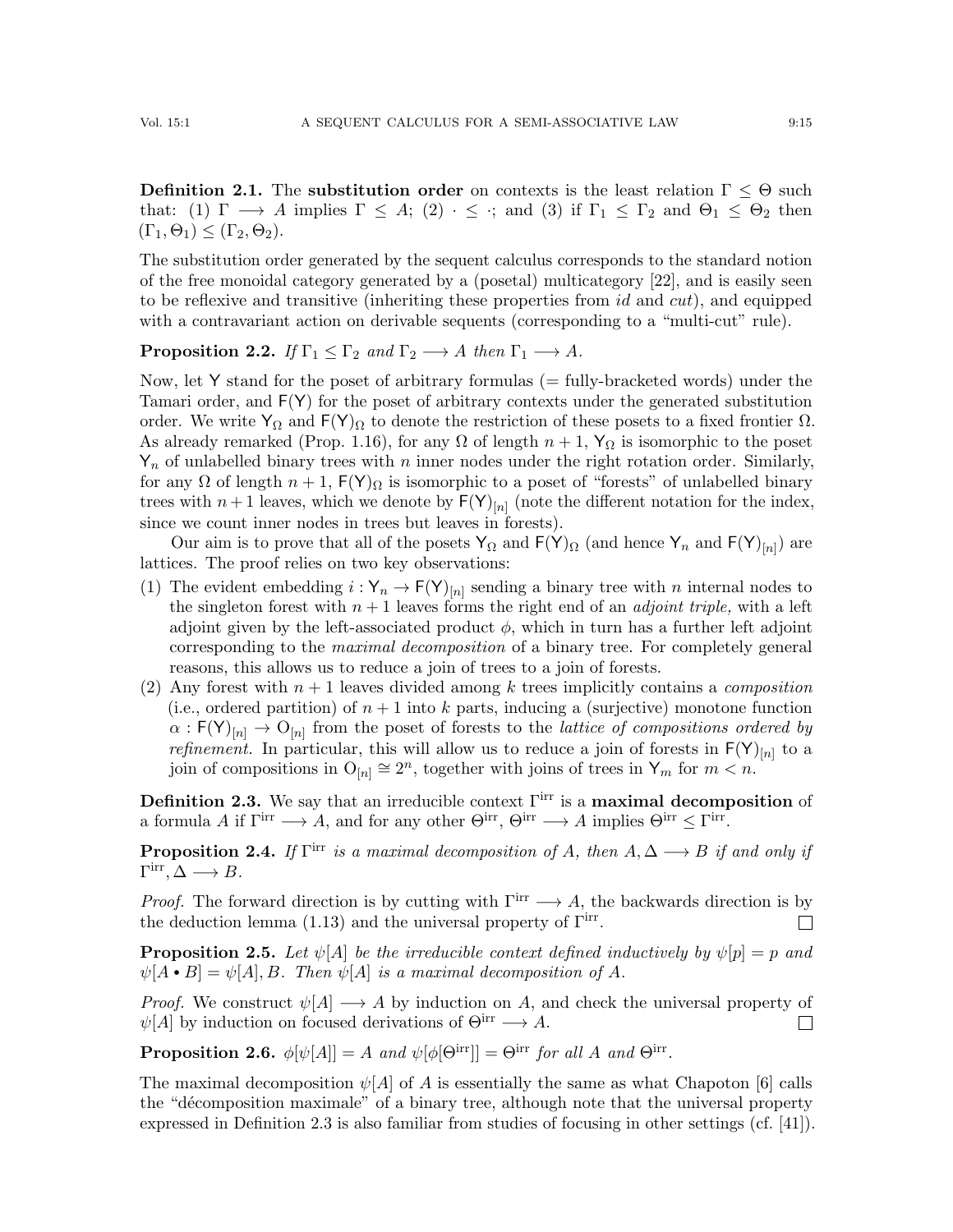<span id="page-15-0"></span>**Proposition 2.7.** The operations  $\phi$ [-] and  $\psi$ [-] induce an adjoint triple



ψ φ

$$
\phi[\Gamma] \le A \iff \Gamma \le i[A] \qquad and \qquad \psi[A] \le \Theta \iff A \le \phi[\Theta]
$$

for all  $\Gamma$ , A, and  $\Theta$ .

*Proof.* The first part  $(\phi[\Gamma] \leq A$  if and only if  $\Gamma \leq i[A] := \Gamma \longrightarrow A$ ) amounts to soundness and completeness of the sequent calculus, while the second part  $(\psi[A] \leq \Theta)$  if and only if  $A \leq \phi[\Theta]$  follows from Propositions [2.4–](#page-14-1)[2.6.](#page-14-2)  $\Box$ 

**Remark 2.8.** Since the operations i,  $\phi$ , and  $\psi$  are manifestly frontier-preserving, they restrict to adjoint triples between the posets  $Y_{\Omega}$  and  $F(Y)_{\Omega}$  of formulas and contexts over any fixed (non-empty) frontier  $\Omega$ . In particular, they restrict to an adjoint triple between  $Y_n$  and  $F(Y)_{[n]}$ .

Let us write  $A \vee_{\Omega} B$  (respectively,  $\Gamma \sqcup_{\Omega} \Theta$ ) to denote the join of two formulas (respectively, contexts) with the same frontier  $\Omega$ , and  $\perp_{\Omega}$  (respectively,  $0_{\Omega}$ ) to denote the least formula (respectively, context) with frontier  $\Omega$ . (Sometimes we will omit the index  $\Omega$  when there is no ambiguity.)

**Lemma 2.9.** The following equations hold (whenever the corresponding joins exist):

$$
A \vee_{\Omega} B = \phi[\psi[A] \sqcup_{\Omega} \psi[B]] \tag{2.1}
$$

$$
\perp_{\Omega} = \phi[0_{\Omega}] \tag{2.2}
$$

Proof. By Propositions [2.6](#page-14-2) and [2.7,](#page-15-0) since left adjoints preserve arbitrary joins.

Now, the existence of a least context is trivial to establish.

**Proposition 2.10.** If  $\partial A = \Omega$  then  $\Omega \longrightarrow A$ .

### **Proposition 2.11.** If  $\partial \Theta = \Omega$  then  $\Omega \leq \Theta$ .

Proof. By induction.

In other words, we have that

<span id="page-15-3"></span>
$$
0_{\Omega} = \Omega. \tag{2.3}
$$

This in turn implies by [\(2.2\)](#page-15-1) that the least formula is the "left comb"  $\perp_{\Omega} = \phi[\Omega]$ , which again is easy to verify.

The case of binary joins is more subtle, and as previewed above, we will make use of the fact that  $F(Y)_{\Omega}$  lives naturally over the lattice O<sub> $\Omega$ </sub> of compositions of  $\Omega$  ordered by refinement. Recall that a *composition* of an integer  $n$  (into  $k$  parts) is a tuple of positive integers  $\alpha = (n_1; \ldots; n_k)$  such that  $n = n_1 + \cdots + n_k$  (or equivalently, a surjective monotone function  $\mathbf{n} \to \mathbf{k}$  from the ordinal  $\mathbf{n} = \{1 \lt \cdots \lt n\}$  to the ordinal  $\mathbf{k} = \{1 \lt \cdots \lt k\}$ . Similarly, a composition of a list  $\Omega$  is a list of non-empty blocks  $\alpha = (\Omega_1; \dots; \Omega_k)$  such that  $\Omega$  is the concatenation  $\Omega_1, \ldots, \Omega_k$ . Compositions form the morphisms of a category (isomorphic to the category of linearly ordered sets and surjective monotone functions), where a composition  $\alpha = (\Omega_1; \ldots; \Omega_k)$  can be *composed* with a composition  $\beta$  of its list of

 $\Box$ 

<span id="page-15-2"></span><span id="page-15-1"></span> $\Box$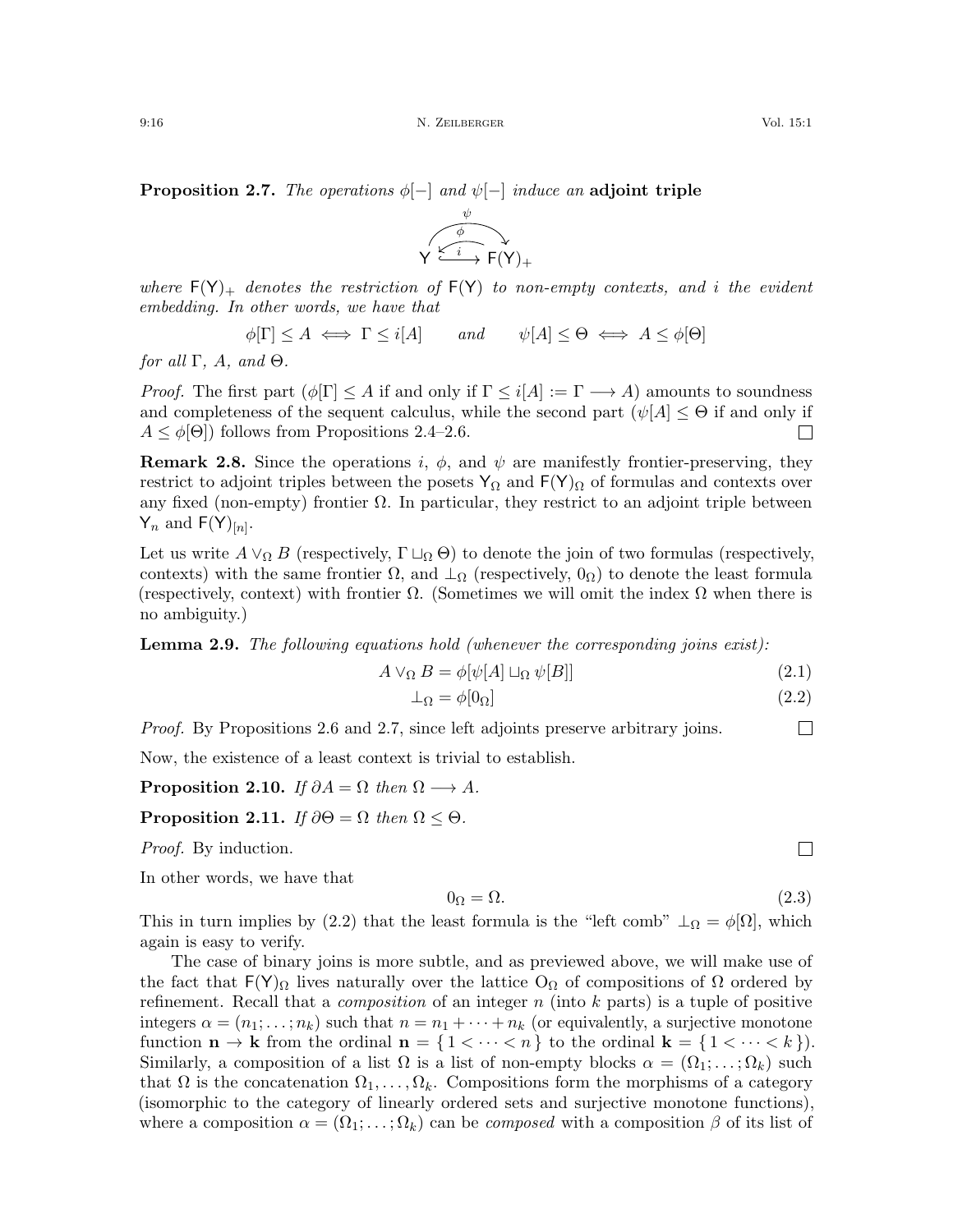blocks  $[\Omega_1], \ldots, [\Omega_k]$ , to obtain another composition  $\beta \circ \alpha$  of  $\Omega$  in which some consecutive blocks of  $\alpha$  have been merged. This in turn induces a partial order O<sub> $\Omega$ </sub> on compositions of the same list  $\Omega$ :  $\alpha$  is said to *refine* another composition  $\alpha'$  just in case  $\alpha' = \beta \circ \alpha$  for some  $\beta$ .

**Proposition 2.12.** The function  $(A_1, \ldots, A_k) \mapsto (\partial A_1; \ldots; \partial A_k)$  sending a context to the underlying composition of its frontier is monotone relative to the substitution ordering on contexts and the refinement ordering on compositions.

The lattice structure of  $O_{\Omega}$  is easy to describe, with  $O_{\Omega} \cong 2^n$  for any non-empty list  $\Omega$  of length  $n + 1$ . (To see this one can think of the block notation for compositions as encoding  $n$ -ary bit vectors, with the comma ',' standing for 1 and the semicolon ';' for 0.) But to compute the join of two contexts with the same frontier, we will also need the following more informative characterization of the join of compositions.

**Proposition 2.13.** Any pair of compositions  $\alpha$  and  $\alpha'$  of  $\Omega$  has a pushout consisting of a pair  $(\beta, \beta')$  satisfying  $\beta \circ \alpha = \beta' \circ \alpha' = \alpha \sqcup \alpha'$ , and such that for any other pair  $(\gamma, \gamma')$ satisfying  $\gamma \circ \alpha = \gamma' \circ \alpha'$ , there exists a unique  $\delta$  such that  $\gamma = \delta \circ \beta$  and  $\gamma' = \delta \circ \beta'$ .

<span id="page-16-0"></span>**Lemma 2.14.** Let  $\Gamma$  and  $\Theta$  be two contexts with the same frontier  $\partial \Gamma = \partial \Theta = \Omega$ , and let  $\alpha_{\Gamma}$  and  $\alpha_{\Theta}$  be the corresponding compositions of  $\Omega$ . Then

<span id="page-16-3"></span>
$$
\Gamma \sqcup \Theta = i[\phi[\Gamma_1] \lor \phi[\Theta_1]], \dots, i[\phi[\Gamma_k] \lor \phi[\Theta_k]] \tag{2.4}
$$

(assuming the corresponding joins exist), where the compositions  $\beta_{\Gamma} = (\Gamma_1; \dots; \Gamma_k)$  and  $\beta_{\Theta} = (\Theta_1; \ldots; \Theta_k)$  of  $\Gamma$  and  $\Theta$  are obtained as the pushout of  $\alpha_{\Gamma}$  and  $\alpha_{\Theta}$ .

The proof of Lemma [2.14](#page-16-0) can be reduced to the following simpler cases.

<span id="page-16-1"></span>**Lemma 2.15.** If  $\partial A = \partial B$  and  $\partial \Gamma = \partial \Theta$  then  $(A, \Gamma) \sqcup (B, \Theta) = (A \lor B), (\Gamma \sqcup \Theta)$ .

*Proof.* We have to show that  $A, \Gamma \leq \Delta$  and  $B, \Theta \leq \Delta$  if and only if  $(A \vee B), (\Gamma \sqcup \Theta) \leq \Delta$ . The backward direction is immediate. For the forward direction, by induction on  $\Delta$  we can reduce to the case of a singleton context  $\Delta = i[C]$ . So suppose that  $A, \Gamma \longrightarrow C$  and  $B, \Theta \longrightarrow C$ . By the properties of maximal decomposition, this implies that  $\psi[A], \Gamma \leq \psi[C]$ and  $\psi[B], \Theta \leq \psi[C]$ . But then we must have  $\psi[C] = (\Delta, \Delta')$  for some  $\Delta$  and  $\Delta'$  such that  $\psi[A] \leq \Delta$  and  $\psi[B] \leq \Delta$  and  $\Gamma \leq \Delta'$  and  $\Theta \leq \Delta'$ , which in turn implies that  $A \vee B, \Gamma \sqcup \Theta \longrightarrow C.$  $\Box$ 

<span id="page-16-2"></span>**Lemma 2.16.** If  $\Gamma$  and  $\Theta$  are such that  $\alpha_{\Gamma} \sqcup \alpha_{\Theta}$  is the one-block composition (i.e.,  $\alpha_{\Gamma}$  and  $\alpha_{\Theta}$  are "relatively prime"), then  $\Gamma \sqcup \Theta = i[\phi[\Gamma] \vee \phi[\Theta]].$ 

*Proof.* We have to show that  $\Gamma \leq \Delta$  and  $\Theta \leq \Delta$  if and only if  $i[\phi[\Gamma] \vee \phi[\Theta]] \leq \Delta$ . Again the backward direction is immediate. In the forward direction, if both  $\Gamma \leq \Delta$  and  $\Theta \leq \Delta$ , then  $\Delta$  is necessarily a singleton  $\Delta = i[C]$ , by assumption that  $\alpha_{\Gamma}$  and  $\alpha_{\Theta}$  are relatively prime. But then  $\phi[\Gamma] \leq C$  and  $\phi[\Theta] \leq C$  from the adjunction  $\phi \dashv i$ , and hence  $\phi[\Gamma] \vee \phi[\Theta] \leq C$ .

Proof of Lemma [2.14.](#page-16-0) By repeated application of Lemmas [2.15](#page-16-1) and [2.16,](#page-16-2) relying on the properties of the compositions  $\beta_{\Gamma}$  and  $\beta_{\Theta}$  as the pushout of  $\alpha_{\Gamma}$  and  $\alpha_{\Theta}$ .  $\Box$ 

**Theorem 2.17.** The posets  $Y_{\Omega}$  and  $F(Y)_{\Omega}$  are lattices, for all  $\Omega$ .

*Proof.* We can use equations  $(2.1), (2.2), (2.3),$  $(2.1), (2.2), (2.3),$  $(2.1), (2.2), (2.3),$  $(2.1), (2.2), (2.3),$  $(2.1), (2.2), (2.3),$  $(2.1), (2.2), (2.3),$  and  $(2.4)$  to recursively compute the join of any (finite) collection of formulas or contexts over the same frontier, with a base case of  $p \vee p = p$  for atomic formulas. This recursion is well-founded because the maximal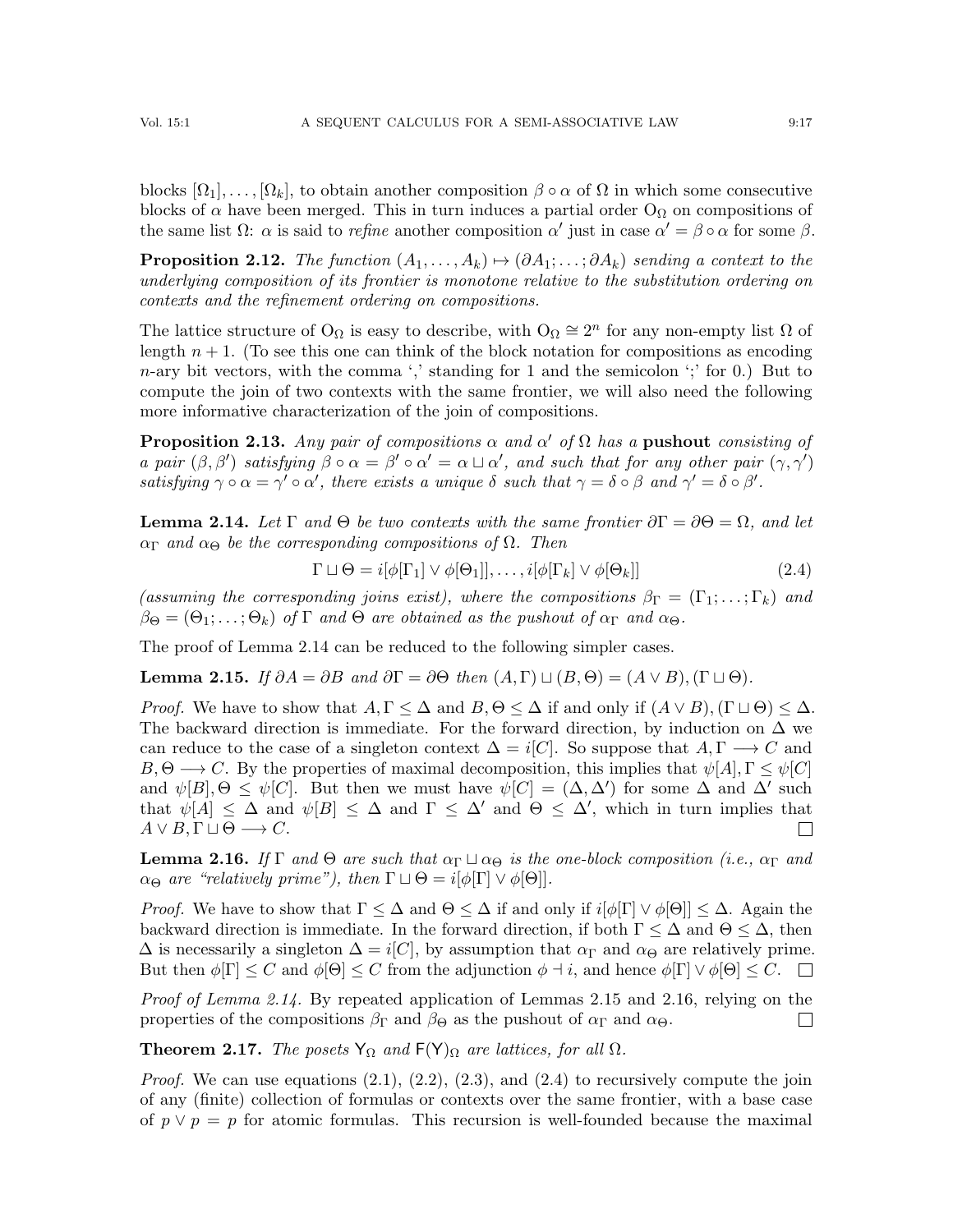9:18 **N. ZELBERGER** N. ZELBERGER Vol. 15:1

decomposition of a formula is irreducible, and irreducible contexts over the same frontier always share an atom as their first formula (i.e., we have that  $k \geq 2$  for the number of parts in [\(2.4\)](#page-16-3), whenever  $\Gamma^{\text{irr}} = \psi[A]$  and  $\Delta^{\text{irr}} = \psi[B]$  are the maximal decompositions of non-atomic formulas). Finally, by a standard construction, existence of joins also implies the existence meets, since  $Y_{\Omega}$  and  $F(Y)_{\Omega}$  are finite. (Alternatively, meets may be computed directly by dualizing the whole construction, starting from the sequent calculus for the dual Tamari order described in the second paragraph of Section [1.6.](#page-12-0))  $\Box$ 

**Example 2.18.** Let  $A = p \cdot ((q \cdot (r \cdot ((s \cdot t) \cdot u))) \cdot v)$  and  $B = (p \cdot (q \cdot r)) \cdot ((s \cdot t) \cdot (u \cdot v))$ be two fully-bracketed words. We illustrate the recursive computation of  $A \vee B$ :

| round       |                       | $\psi A $          |                             | $\psi[B]$           | $\psi[A] \sqcup \psi[B]$ |
|-------------|-----------------------|--------------------|-----------------------------|---------------------|--------------------------|
|             | (q(r((st)u)))v)<br>p( | p, (q(r((st)u)))v  | ((st)(uv))<br>p(qr)         | p,qr,(st)(uv)       | $p, A_2 \vee B_2$        |
|             | (q(r((st)u)))v        | ((st)u), v<br>a, r | ((st)(uv))<br>$qr$ )(       | (st)(uv)<br>q, r, ( | $q, A_3 \vee B_3$        |
| 3           | $(st)u$ )) $v$<br>r(  | r, (st)u, v        | (st)(uv)<br>$r_{\parallel}$ | r, (st)(uv)         | $r, A_4 \vee B_4$        |
|             | (st)u)v               | s, t, u, v         | (st)(uv)                    | s, t, uv            | $s, t, A_5 \vee B_5$     |
| $\mathbf b$ | uv                    | u, v               | uv                          | u, v                | u, v                     |

We conclude that  $A \vee B = (p \cdot (q \cdot (r \cdot ((s \cdot t) \cdot (u \cdot v))))$ .

### 3. Counting intervals in Tamari lattices

<span id="page-17-0"></span>In this section we explain how the coherence theorem can be used to derive Chapoton's result (mentioned in Section [0.3\)](#page-3-2) that the number of intervals in  $Y_n$  is given by Tutte's formula [\(0.1\)](#page-3-1). We assume some basic familiarity with generating functions [\[40\]](#page-20-25).

To "count intervals" means to compute the cardinality of the set

$$
\mathcal{I}_n = \{ (A, B) \in \mathsf{Y}_n \times \mathsf{Y}_n \mid A \leq B \}
$$

as a function of  $n$ . By the coherence theorem, the problem of counting intervals can be reduced to the problem of *counting focused derivations*, and since the latter are just special kinds of trees, this problem lends itself readily to being solved using generating functions.

Consider the formal power series  $L(z, x)$  and  $R(z, x)$  defined by

$$
L(z,x) = \sum_{n,k} \ell_{n,k} z^n x^k \quad \text{and} \quad R(z,x) = \sum_{n,k} r_{n,k} z^n x^k
$$

where  $\ell_{n,k}$  (respectively,  $r_{n,k}$ ) is the number of focused derivations of sequents whose righthand side is a formula of size  $n$  (over some arbitrary frontier) and whose left-hand side is a context (respectively, irreducible context) of length k. We write  $L_1(z)$  to denote the coefficient of  $x^1$  in  $L(z, x)$ .

**Proposition 3.1.**  $L_1(z)$  is the ordinary generating function counting intervals in  $Y_n$ .

*Proof.* The coefficients  $\ell_{n,1}$  give the number of focused derivations of sequents of the form  $A \Longrightarrow B$ , where  $\#(A) = \#(B) = n$ , so  $\ell_{n,1} = |\mathcal{I}_n|$  by Theorem [1.17.](#page-11-1)  $\Box$ 

**Proposition 3.2.**  $L$  and  $R$  satisfy the equations:

<span id="page-17-2"></span><span id="page-17-1"></span>
$$
L(z,x) = x^{-1}(L(z,x) - xL_1(z)) + R(z,x)
$$
\n(3.1)

$$
R(z,x) = zR(z,x)L(z,x) + x \tag{3.2}
$$

Proof. The equations are derived directly from the inductive structure of focused derivations: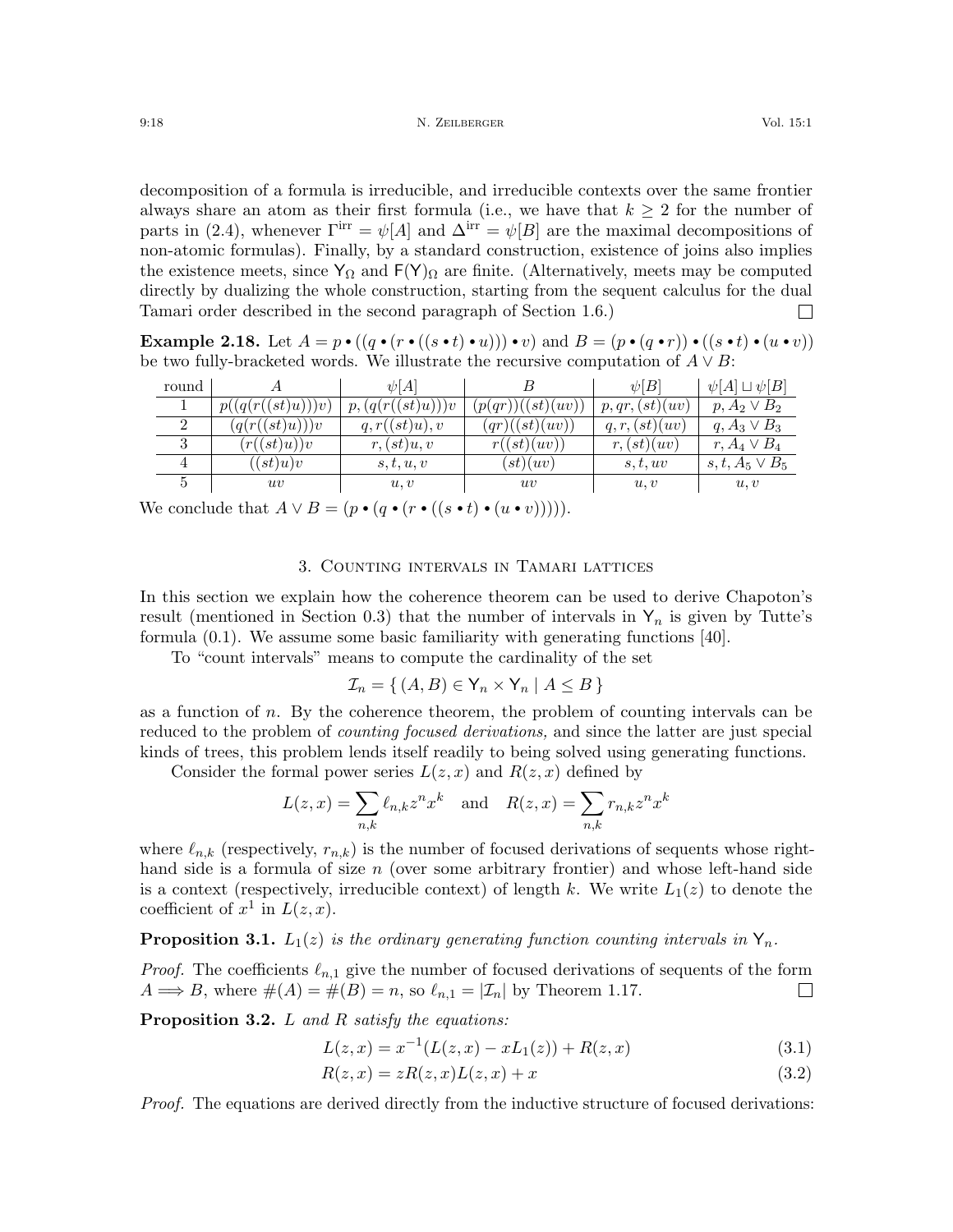- The first summand in  $(3.1)$  corresponds to the contribution from the  $\bullet L$  rule, which transforms any  $A, B, \Gamma \Longrightarrow C$  into  $A \bullet B, \Gamma \Longrightarrow C$ . The context in the premise must have length  $\geq 2$  which is why we subtract the  $xL_1(z)$  factor, and the context in the conclusion is one formula shorter which is why we divide by  $x$ . The second summand is the contribution from irreducible contexts.
- The first summand in [\(3.2\)](#page-17-2) corresponds to the contribution from the  $\cdot R^{foc}$  rule, which transforms  $\Gamma^{\rm irr} \Longrightarrow A$  and  $\Delta \Longrightarrow B$  into  $\Gamma^{\rm irr}, \Delta \Longrightarrow A \bullet B$ : the length of the context in the conclusion is the sum of the lengths of  $\Gamma^{\text{irr}}$  and  $\Delta$ , while the size of  $A \cdot B$  is one plus the sum of the sizes of  $A$  and  $B$ , which is why we multiply  $R$  and  $L$  together and then by an extra factor of z. The second summand is the contribution from  $id^{atm}: p \Longrightarrow p$ .  $\Box$

## **Proposition 3.3.**  $L_1(z) = R(z, 1)$ .

Proof. This follows algebraically from  $(3.1)$ , but we can interpret it constructively as well. The coefficient of  $z^n$  in  $R(z, 1)$  is the formal sum  $\sum_k r_{n,k}$ , giving the number of focused derivations of sequents whose right-hand side is a formula of size  $n$  and whose left-hand side is an irreducible context of arbitrary length. But by the existence of maximal decompositions (Props. [2.4](#page-14-1)[–2.6\)](#page-14-2), we know that there is a 1-to-1 correspondence between derivable sequents of the form  $\Gamma^{\text{irr}} \longrightarrow B$  and ones of the form  $A \longrightarrow B$ .  $\Box$ 

After substituting  $L_1(z) = R(z, 1)$  into [\(3.1\)](#page-17-1) and applying a bit of algebra, we obtain another formula for  $L$  in terms of a "discrete difference operator" acting on  $R$ :

<span id="page-18-0"></span>
$$
L(z,x) = x \frac{R(z,x) - R(z,1)}{x-1}
$$
\n(3.3)

The recursive (or "functional") equations  $(3.2)$  and  $(3.3)$  can be easily unrolled using computer algebra software to compute the first few dozen coefficients of  $R$  and  $L$ :

$$
R(z,x) = x + x^2z + (x^2 + 2x^3)z^2 + (3x^2 + 5x^3 + 5x^4)z^3 + (13x^2 + 20x^3 + 21x^4 + 14x^5)z^4 + \dots
$$
  
\n
$$
L_1(z) = R(z,1) = 1 + z + 3z^2 + 13z^3 + 68z^4 + 399z^5 + 2530z^6 + 16965z^7 + \dots
$$

<span id="page-18-1"></span>**Theorem 3.4** (Chapoton [\[6\]](#page-19-7)).  $|\mathcal{I}_n| = \frac{2(4n+1)!}{(n+1)!(3n+2)!}$ .

Proof. At this point we simply appeal to a paper of Cori and Schaeffer [\[7\]](#page-19-13), because equations [\(3.2\)](#page-17-2) and [\(3.3\)](#page-18-0) are a special case of the functional equations given there for the generating functions of *description trees of type*  $(a, b)$ , where  $a = b = 1$ . Cori and Schaeffer explain (see  $(7, pp. 171-174)$  how to solve these equations abstractly for  $R(z, 1)$  using Brown and Tutte's "quadratic method", and then how to derive the explicit formula above in the specific case that  $a = b = 1$  via Lagrange inversion (essentially as the formula was originally derived by Tutte for planar triangulations).  $\Box$ 

Let's take a moment to discuss Chapoton's original proof of Theorem [3.4,](#page-18-1) which despite being obtained in a different way, we should emphasize has many commonalities with the one given here via the coherence theorem. Chapoton likewise defines a two-variable generating function  $\Phi(z, x)$  enumerating intervals in the Tamari lattices  $Y_n$ , where the parameter z keeps track of n, and the parameter x keeps track of the number of segments along the left border of the tree at the lower end of the interval.<sup>[6](#page-18-2)</sup> By an extended combinatorial analysis, Chapoton derives the following equation for Φ:

<span id="page-18-3"></span>
$$
\Phi(z,x) = x^2 z (1 + \Phi(z,x)/x) \left( 1 + \frac{\Phi(z,x) - \Phi(z,1)}{x-1} \right)
$$
\n(3.4)

<span id="page-18-2"></span> ${}^{6}$ Or rather at the upper end, since Chapoton uses the dual ordering convention (cf. Footnote [1\)](#page-0-0).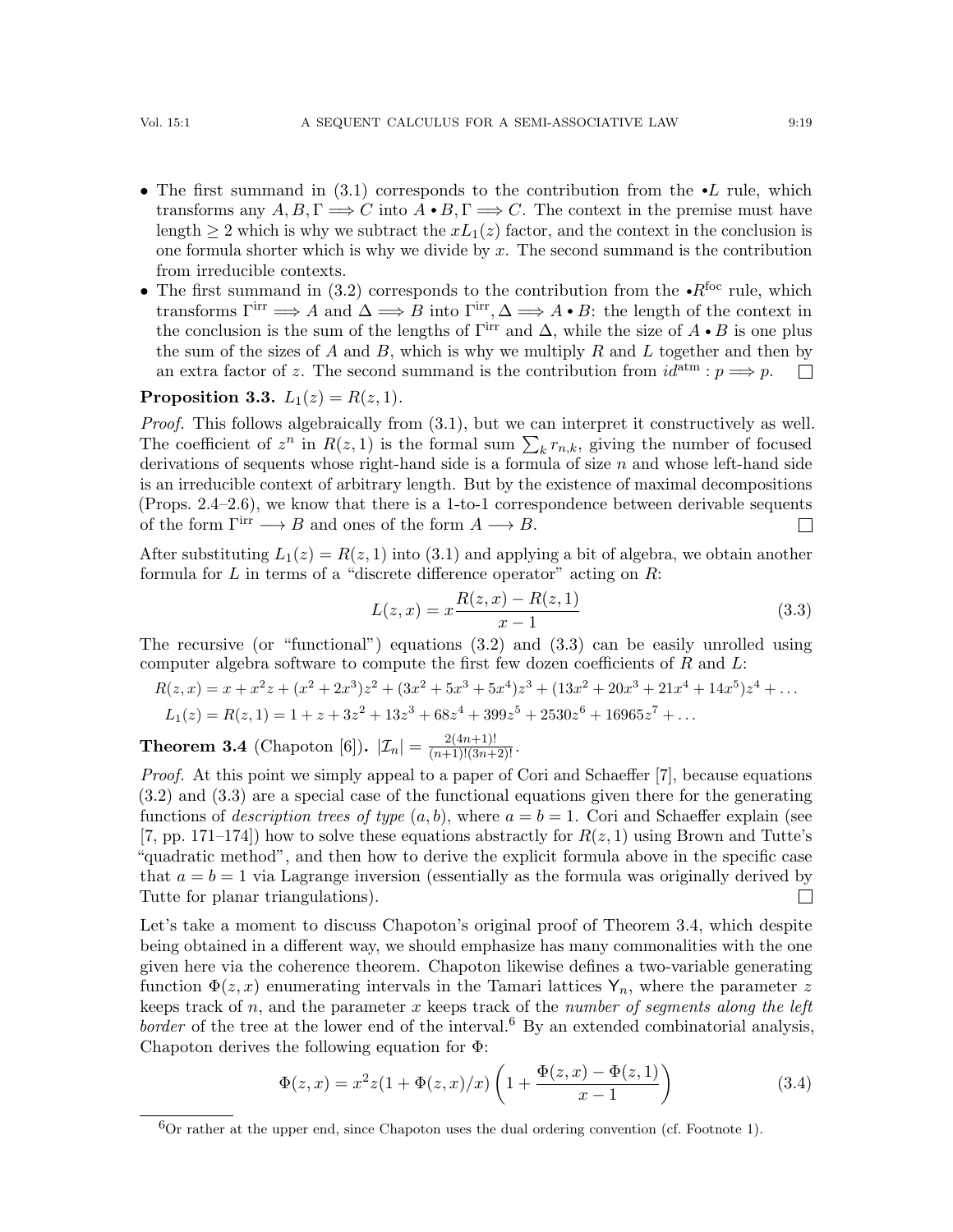He manipulates this equation and eventually solves for  $\Phi(z,1)$  as the root of a certain polynomial, from which he derives Tutte's formula [\(0.1\)](#page-3-1), again by appeal to a different result in the paper by Cori and Schaeffer [\[7\]](#page-19-13).

If we give a bit of thought to these definitions, it is easy to see that the number of segments along the left border of a tree  $A$  is equal to the number of formulas in its maximal decomposition  $\psi[A]$  – meaning that the generating function  $\Phi(z, x)$  apparently contains exactly the same information as  $R(z, x)!$  There is a small technicality, however, due to the fact that Chapoton only considers the  $Y_n$  for  $n \geq 1$ . In fact, the two generating functions are related by a small offset (corresponding to the coefficient of  $z^0$  in  $R(z, x)$ ):  $\Phi(z, x) = R(z, x) - x$ . Indeed, it can be readily verified that equation [\(3.4\)](#page-18-3) follows from [\(3.2\)](#page-17-2) and [\(3.3\)](#page-18-0), applying the substitution  $R(z, x) = x + \Phi(z, x)$ .

#### **ACKNOWLEDGMENT**

I thank Wenjie Fang, Paul-André Melliès, Jason Reed, Gabriel Scherer, and Tarmo Uustalu for interesting conversations about this work, as well as the anonymous FSCD and LMCS reviewers for some helpful comments. The visualization of  $Y_4$  in Figure [1](#page-1-0) was created using the help of Brent Yorgey's Diagrams library for Haskell.

### **REFERENCES**

- <span id="page-19-6"></span>[1] Jean-Marc Andreoli. Logic programming with focusing proofs in linear logic. Journal of Logic and Computation, 2(3):297–347, 1992.
- <span id="page-19-3"></span>[2] O. Bernardi and N. Bonichon. Intervals in Catalan lattices and realizers of triangulations. Journal of Combinatorial Theory Series A, 116(1):55––75, 2009.
- <span id="page-19-9"></span>[3] O. Bodini, D. Gardy, and A. Jacquot. Asymptotics and random sampling for BCI and BCK lambda terms. Theoretical Computer Science, 502:227–238, 2013.
- <span id="page-19-11"></span>[4] John Bourke and Stephen Lack. Skew monoidal categories and skew multicategories. Journal of Algebra, 506:237–266, July 2018.
- <span id="page-19-4"></span>[5] N. Caspard, L. Santocanale, and F. Wehrung. Permutohedra and associahedra. In G. Grätzer and F. Wehrung, editors, Lattice Theory: Special Topics and Applications, volume 2, chapter 9, pages 215–286. Birkhäuser, 2016.
- <span id="page-19-7"></span>[6] F. Chapoton. Sur le nombre d'intervalles dans les treillis de Tamari. Séminaire Lotharingien de Combinatoire, (B55f), 2006. 18 pp. (electronic).
- <span id="page-19-13"></span>[7] Robert Cori and Gilles Schaeffer. Description trees and Tutte formulas. Theoretical Computer Science, 292(1):165–183, 2003. Selected papers in honor of Jean Berstel.
- <span id="page-19-8"></span>[8] Wenjie Fang. Planar triangulations, bridgeless planar maps and Tamari intervals. European Journal of Combinatorics, 70:75–91, May 2018.
- <span id="page-19-10"></span>[9] H. Friedman and D. Tamari. Problèmes d'associativité: une structure de treillis finis induite par une loi demi-associative. Journal of Combinatorial Theory, 2:215–242, 1967.
- <span id="page-19-5"></span>[10] Gerhard Gentzen. Investigations into logical deductions. In M. E. Szabo, editor, The Collected Papers of Gerhard Gentzen, pages 68–131. North-Holland, Amsterdam, 1969.
- <span id="page-19-12"></span>[11] Claudio Hermida. Representable multicategories. Advances in Mathematics, 151(2):164–225, 2000.
- <span id="page-19-1"></span>[12] S. Huang and D. Tamari. Problems of associativity: A simple proof for the lattice property of systems ordered by a semi-associative law. Journal of Combinatorial Theory Series A, 13(1):7–13, 1972.
- <span id="page-19-0"></span>[13] Donald E. Knuth. The associative law, or the anatomy of rotations in binary trees, November 1993. Talk at the Stanford Computer Forum. See also the related exercises on pages 474–475 of The Art of Computer Programming, Volume 4A: Combinatorial Algorithms (Part 1), Addison-Wesley, 2006.
- <span id="page-19-2"></span>[14] Stephen Lack and Ross Street. Triangulations, orientals, and skew monoidal categories. Advances in Mathematics, 258:351–396, 2014.
- <span id="page-19-14"></span>[15] Joachim Lambek. The immersibility of a semigroup into a group. Canadian Journal of Mathematics, 3:34–43, 1951.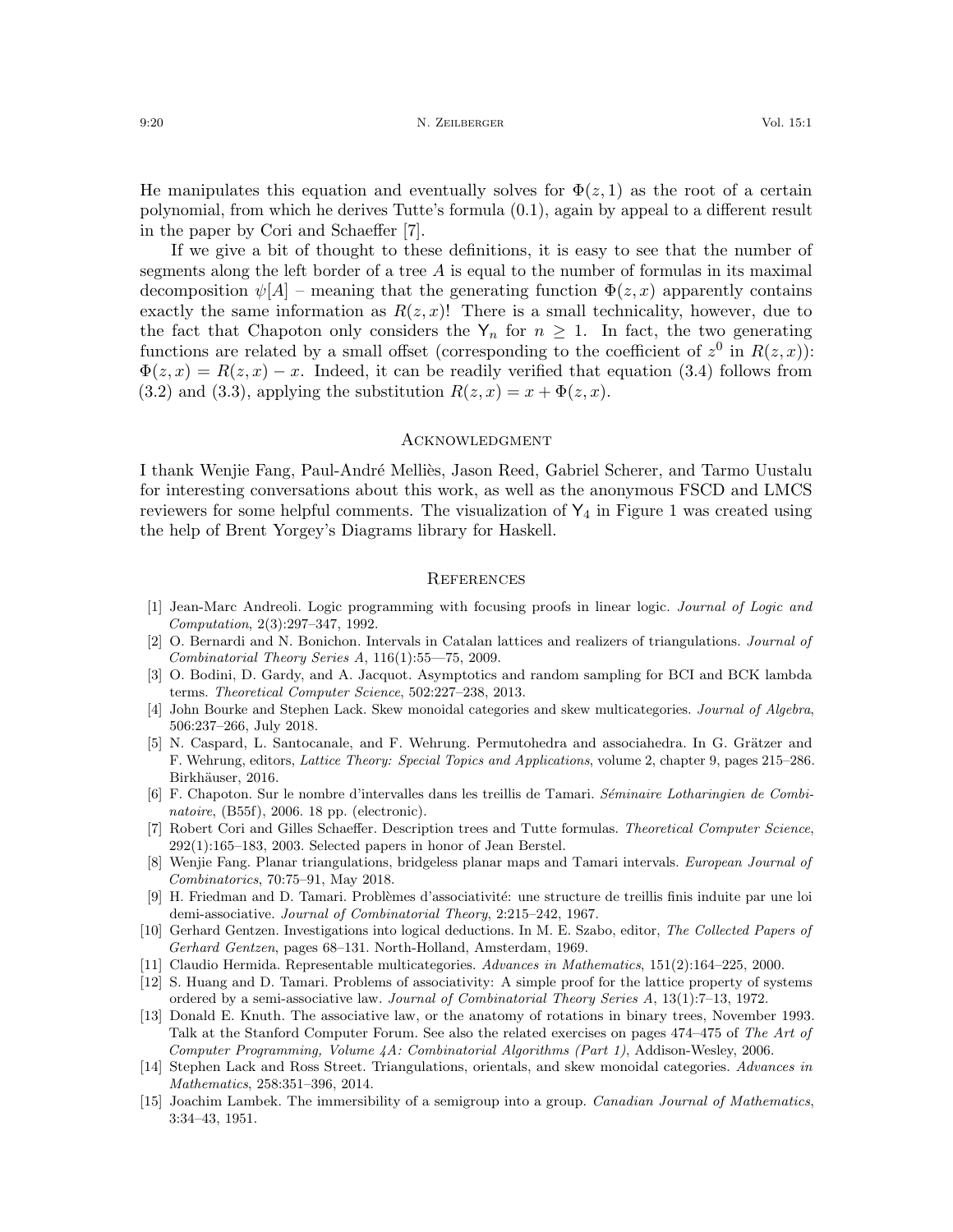- <span id="page-20-6"></span>[16] Joachim Lambek. The mathematics of sentence structure. The American Mathematical Monthly, 65(3):154– 170, 1958.
- <span id="page-20-7"></span>[17] Joachim Lambek. On the calculus of syntactic types. In R. Jakobson, editor, Structure of Language and its Mathematical Aspects, Proceedings of Symposia in Applied Mathematics, XII, pages 166–178. American Mathematical Society, 1961.
- <span id="page-20-19"></span>[18] Joachim Lambek. Deductive systems and categories II: Standard constructions and closed categories. In P. Hilton, editor, Category Theory, Homology Theory and their Applications, I, volume 86 of Lecture Notes in Mathematics, pages 76–122. Springer, 1969.
- <span id="page-20-12"></span>[19] Sergei K. Lando and Alexander K. Zvonkin. Graphs on Surfaces and Their Applications. Number 141 in Encyclopaedia of Mathematical Sciences. Springer-Verlag, 2004.
- <span id="page-20-3"></span>[20] Saunders Mac Lane. Natural associativity and commutativity. Rice University Studies, 49(4):28–46, 1963.
- <span id="page-20-16"></span>[21] M. L. Laplaza. Coherence for associativity not an isomorphism. Journal of Pure and Applied Algebra, 2(2):107–120, 1972.
- <span id="page-20-20"></span>[22] Tom Leinster. Higher Operads, Higher Categories, volume 298 of London Mathematical Society Lecture Note Series. Cambridge University Press, 2004.
- <span id="page-20-23"></span>[23] Paul-André Melliès. Axiomatic rewriting theory VI: Residual theory revisited. In S. Tison, editor, Rewriting Techniques and Appl., volume 2378 of LNCS, pages 24–50. Springer, 2002.
- <span id="page-20-21"></span>[24] Richard Moot and Christian Retoré. The Logic of Categorical Grammars: A Deductive Account of Natural Language Syntax and Semantics, volume 6850 of LNCS. Springer, 2012.
- <span id="page-20-4"></span>[25] Folkert Müller-Hoissen and Hans-Otto Walther, editors. Associahedra, Tamari Lattices and Related Structures: Tamari Memorial Festschrift, volume 299 of Progress in Mathematics. Birkhauser, 2012.
- <span id="page-20-14"></span>[26] Frank Pfenning. Structural cut elimination: I. Intuitionistic and classical logic. Information and Computation, 157:84–141, 2000.
- <span id="page-20-15"></span>[27] Jason Reed. Queue logic: An undisplayable logic? Unpublished manuscript, April 2009.
- <span id="page-20-13"></span>[28] Jason Reed and Frank Pfenning. Focus-preserving embeddings of substructural logics in intuitionistic logic. Unpublished manuscript, January 2010.
- <span id="page-20-2"></span>[29] D. D. Sleator, R. E. Tarjan, and W. P. Thurston. Rotation distance, triangulations, and hyperbolic geometry. J. Amer. Math. Soc., 1(3):647–681, 1988.
- <span id="page-20-8"></span>[30] N. J. A. Sloane. The On-Line Encyclopedia of Integer Sequences, 2019. Published at <oeis.org>.
- <span id="page-20-5"></span>[31] James Dillon Stasheff. Homotopy associativity of H-spaces, I. Trans. Amer. Math. Soc., 108:293-312, 1963.
- <span id="page-20-17"></span>[32] Kornel Szlachányi. Skew-monoidal categories and bialgebroids. Advances in Mathematics, 231(3-4):1694– 1730, 2012.
- <span id="page-20-0"></span>[33] Dov Tamari. Monoïdes préordonnés et chaînes de Malcev. Thèse, Université de Paris, 1951. Partially published in Bull. Soc. Math. France 82 (1954), 53–96.
- <span id="page-20-26"></span>[34] Dov Tamari. Problèmes d'associativité des monoïdes et problèmes des mots pour les groupes. Sém. Dubreil-Pisot (Algèbre et Théorie des nombres),  $16(7):1-29$ ,  $1962/63$ .
- <span id="page-20-22"></span>[35] Dov Tamari. Sur quelques problèmes d'associativité. Annales scientifiques de l'Université de Clermont-Ferrand 2, Série Mathématiques, 24:91-107, 1964.
- <span id="page-20-27"></span>[36] Dov Tamari. A graphic theory of associativity and word-chain patterns. In A. Dold and B. Eckmann, editors, Combinatorial Theory, volume 969 of Lecture Notes in Mathematics, pages 302–320. Springer, 1982.
- <span id="page-20-9"></span>[37] W. T. Tutte. A census of planar triangulations. Canadian Journal of Mathematics, 14:21–38, 1962.
- <span id="page-20-18"></span>[38] Tarmo Uustalu. Coherence for skew-monoidal categories. In Proceedings of the 5th Workshop on Mathematically Structured Functional Programming, volume 153 of Electronic Proceedings in Theoretical Computer Science, pages 68–77, 2014.
- <span id="page-20-10"></span>[39] T. R. S. Walsh and A. B. Lehman. Counting rooted maps by genus III: Nonseparable maps. *Journal of* Combinatorial Theory Series B, 18:222–259, 1975.
- <span id="page-20-25"></span>[40] Herbert S. Wilf. *Generatingfunctionology*. A. K. Peters, 2006.
- <span id="page-20-24"></span>[41] Noam Zeilberger. On the unity of duality. Annals of Pure and Applied Logic, 153(1–3):66–96, 2008.
- <span id="page-20-11"></span>[42] Noam Zeilberger. Linear lambda terms as invariants of rooted trivalent maps. Journal of Functional Programming, 26, 2016.
- <span id="page-20-1"></span>[43] Noam Zeilberger. A sequent calculus for a semi-associative law. In 2nd International Conference on Formal Structures for Computation and Deduction (FSCD 2017), pages 33:1–33:16, 2017.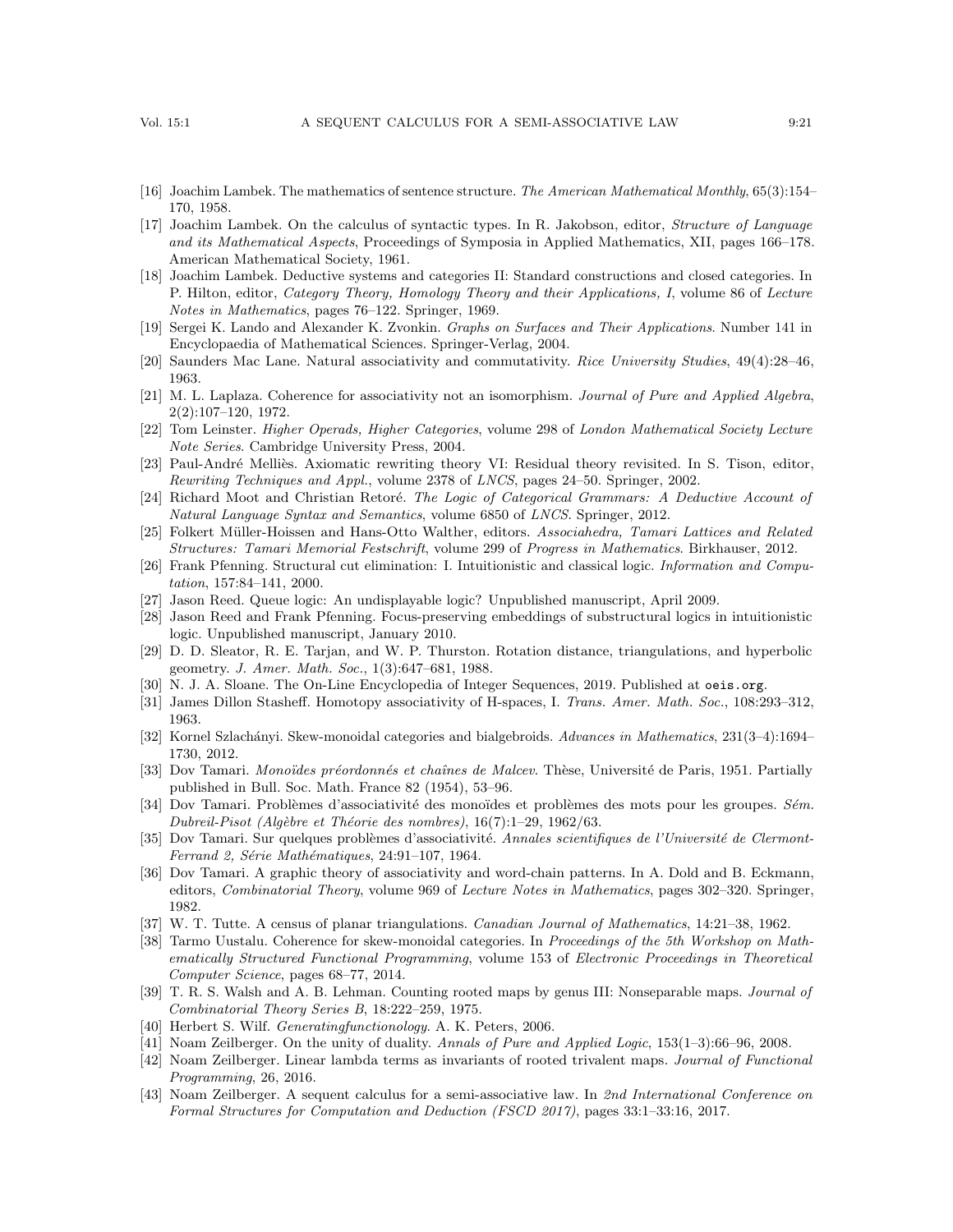- <span id="page-21-1"></span>[44] Noam Zeilberger. A sequent calculus for the Tamari order. arXiv:1701.02917, January 2017.
- <span id="page-21-0"></span>[45] Noam Zeilberger and Alain Giorgetti. A correspondence between rooted planar maps and normal planar lambda terms. Logical Methods in Computer Science, 11(3:22):1–39, 2015.